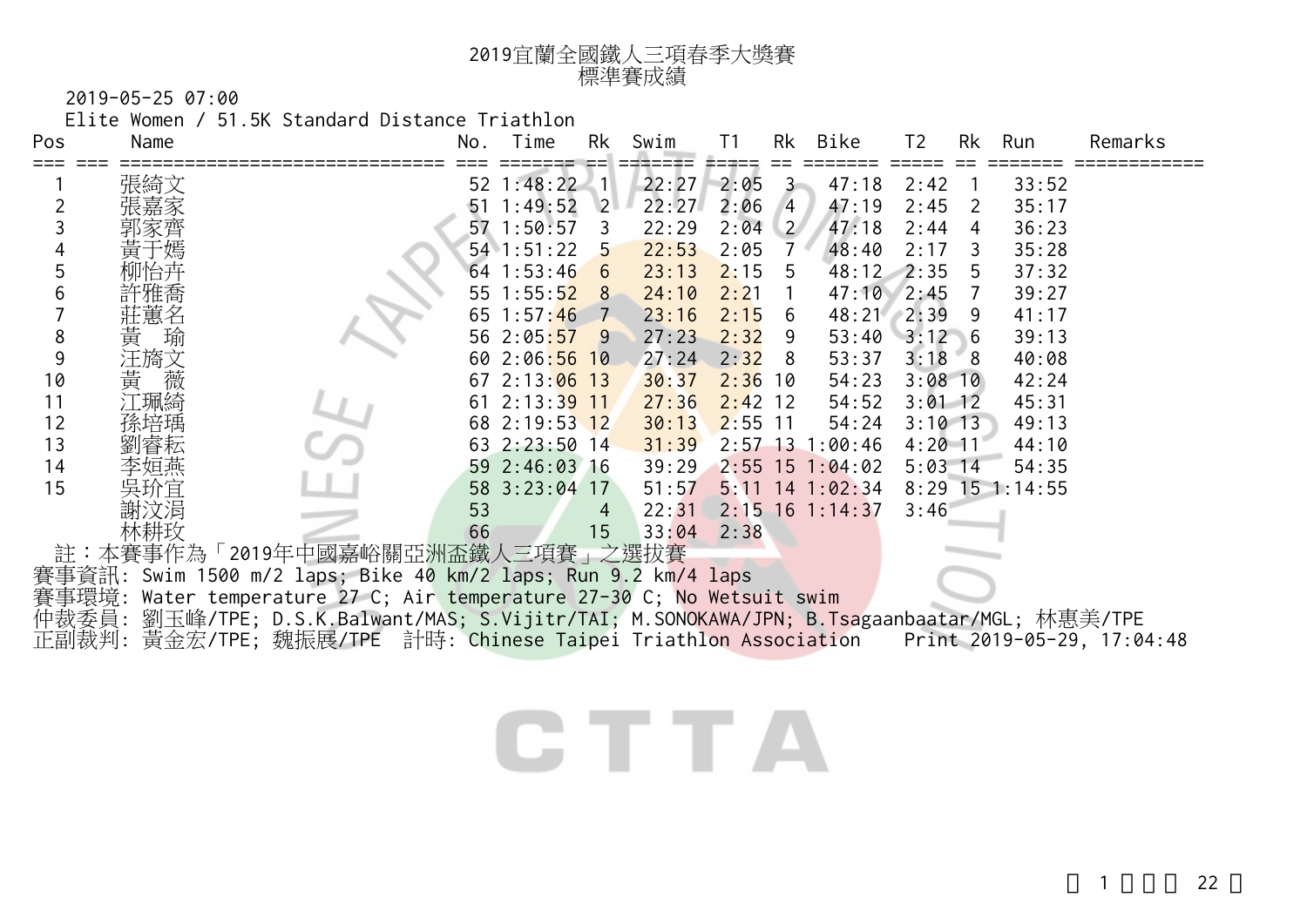| 2019宜蘭全國鐵人三項春季大獎賽 |
|-------------------|
| 標準賽成績             |

2019-05-25 07:05

Elite Men / 51.5K Standard Distance Triathlon

| Pos            | Name                                                                                                    | No. | Time          | Rk              | Swim                        | T1            | Rk             | Bike           | T <sub>2</sub>              | <b>Rk</b>   | Run   | Remarks |    |
|----------------|---------------------------------------------------------------------------------------------------------|-----|---------------|-----------------|-----------------------------|---------------|----------------|----------------|-----------------------------|-------------|-------|---------|----|
| === ===        | 張團畯                                                                                                     |     | $1:35:58$ 3   | izzi.           | ======<br>$\equiv$<br>20:50 | ≢≡≆≡≡<br>1:58 | $==$<br>$3 -$  | =====<br>41:30 | $=$ $=$ $=$ $=$ $=$<br>2:27 | $==$        | 29:15 |         |    |
| 2              |                                                                                                         |     | 21:36:19      | 2               | 20:49                       | 1:55          | 4              | 41:35          | 2:14                        | 2           | 29:48 |         |    |
| 3              |                                                                                                         |     | 31:36:49      |                 | 20:46                       | 2:03          | $\mathcal{L}$  | 41:29          | 2:17                        | 3           | 30:16 |         |    |
| 4              | 三威威<br><br><br><br><br><br><br><br><br><br><br><br><br><br><br><br><br><br><br><br><br><br><br><br><br> |     | 4 1:38:56     | $\overline{4}$  | 20:51                       | 1:59          | $\overline{2}$ | 41:30          | 2:13                        | 7           | 32:25 |         |    |
| 5              |                                                                                                         | 37  | 1:43:04       | $6\overline{6}$ | 22:15                       | $2:01$ 12     |                | 44:56          | 2:22                        | 4           | 31:32 |         |    |
| 6              | 吳承泰<br>林志峰                                                                                              | 5   | 1:44:33       | 13              | 23:12                       | $1:53$ 13     |                | 44:59          | 2:23                        | 6           | 32:09 |         |    |
| $\overline{7}$ |                                                                                                         |     | 30 1:44:52 12 |                 | 23:11                       | $1:52$ 14     |                | 45:00          | 2:20                        | 8           | 32:31 |         |    |
| 8              | 楊志祥                                                                                                     |     | 7 1:46:15 24  |                 | 24:35                       | 2:09          | 6              | 44:23          | $2:21 \ 10$                 |             | 32:49 |         |    |
| 9              | 陳政豪                                                                                                     |     | 34 1:46:50    | $-5$            | 22:10                       | $2:12$ 23     |                | 45:44          | 2:18                        | $\sqrt{14}$ | 34:27 |         |    |
| 10             | 家瑋                                                                                                      |     | 21 1:46:53 10 |                 | 22:57                       | $2:06$ 15     |                | 45:02          | $2:19$ 16                   |             | 34:31 |         |    |
| 11             | 蘇睿丞                                                                                                     |     | 26 1:47:10 22 |                 | 24:32                       | 2:04          | 8              | 44:26          | $2:25$ 12                   |             | 33:46 |         |    |
| 12             |                                                                                                         |     | 23 1:47:51 20 |                 | 24:28                       | 2:05          | 9              | 44:28          | $2:24$ 13                   |             | 34:27 |         |    |
| 13             |                                                                                                         |     | 28 1:47:58 18 |                 | 24:23                       | $2:10$ 10     |                | 44:30          | $2:27$ 15                   |             | 34:29 |         |    |
| 14             | 【陳呂場冠】<br>「東西」<br>「大豆」                                                                                  |     | 10 1:49:14 19 |                 | 24:27                       | 2:12          | $\overline{7}$ | 44:25          | $2:35$ 19                   |             | 35:37 |         |    |
| 15             | 張宇辰                                                                                                     |     | 22 1:49:40    | 9               | 22:54                       | $2:14$ 24     |                | 45:57          | $2:28$ 21                   |             | 36:08 |         |    |
| 16             | 王奕翔                                                                                                     |     | 33 1:50:17    | 8               | 22:45                       | $2:07$ 27     |                | 46:30          | $2:31$ 22                   |             | 36:25 |         |    |
| 17             | 楷<br>干                                                                                                  |     | 25 1:50:24 14 |                 | 23:14                       | $2:08$ 21     |                | 45:42          | $2:41$ 23                   |             | 36:41 |         |    |
| 18             | 柳承宇                                                                                                     |     | 29 1:50:57 16 |                 | 23:26                       | $2:00$ 19     |                | 45:38          | $2:17$ 24                   |             | 37:39 |         |    |
| 19             | ·<br>邱苡綸<br>楊晁青                                                                                         |     | 12 1:51:24 21 |                 | 24:28                       | 2:11          | 5              | 44:21          | $2:30$ 25                   |             | 37:56 |         |    |
| 20             |                                                                                                         |     | 8 1:53:19 28  |                 | 27:24                       | $1:55$ 29     |                | 48:44          | 2:309                       |             | 32:48 |         |    |
| 21             | 馮昶鈞                                                                                                     |     | 17 1:53:50 11 |                 | 23:08                       | $2:17$ 22     |                | 45:43          | $2:50$ 27                   |             | 39:55 |         |    |
| 22             | 盧宥安<br>江立堯                                                                                              |     | 14 1:54:22 33 |                 | 29:49                       | $2:41$ 18     |                | 45:31          | $2:41$ 11                   |             | 33:42 |         |    |
| 23             |                                                                                                         |     | 91:54:533     |                 | 32:20                       | $2:44$ 16     |                | 45:20          | 2:40                        | -5          | 31:52 |         |    |
| 24             | 彭思捷                                                                                                     |     | $16$ 1:55:13  |                 | 22:20                       | $2:28$ 26     |                | 46:21          | 2:50                        | -28         | 41:16 |         |    |
| 25             | 蘇立安                                                                                                     | 31  | $1:55:40$ 34  |                 | 30:08                       | $2:10$ 20     |                | 45:41          | $2:37$ 18                   |             | 35:06 |         |    |
| 26             | <b>秘德到陸!!!</b>                                                                                          |     | 38 1:56:51    | - 15            | 23:24                       | $2:14$ 17     |                | 45:22          | $3:03$ 31                   |             | 42:48 |         |    |
| 27             |                                                                                                         |     | 11 2:01:55 35 |                 | 31:03                       | $3:10$ 25     |                | 46:09          | $2:28$ 26                   |             | 39:06 |         |    |
| 28             |                                                                                                         |     | 39 2:01:56 23 |                 | 24:32                       | $2:04$ 11     |                | 44:31          | $3:27$ 35                   |             | 47:23 |         |    |
| 29             | 楊凱傑                                                                                                     |     | 24 2:04:01 30 |                 | 27:47                       | $2:24$ 28     |                | 48:24          | $2:39$ 32                   |             | 42:49 |         |    |
| 30             | 蔡松祐                                                                                                     |     | 36 2:05:06 32 |                 | 29:36                       | $2:28$ 34     |                | 54:20          | 2:5020                      |             | 35:53 |         |    |
| 31             | 陳書田                                                                                                     |     | 32 2:06:48 25 |                 | 24:40                       | $2:38$ 30     |                | 49:37          | $2:56$ 34                   |             | 47:00 |         |    |
| 32             | 林昱翔                                                                                                     |     | 35 2:09:19 29 |                 | 27:30                       | $2:37$ 33     |                | 53:36          | 2:59.30                     |             | 42:38 |         |    |
|                |                                                                                                         |     |               |                 |                             |               |                |                |                             |             |       | 2       | 22 |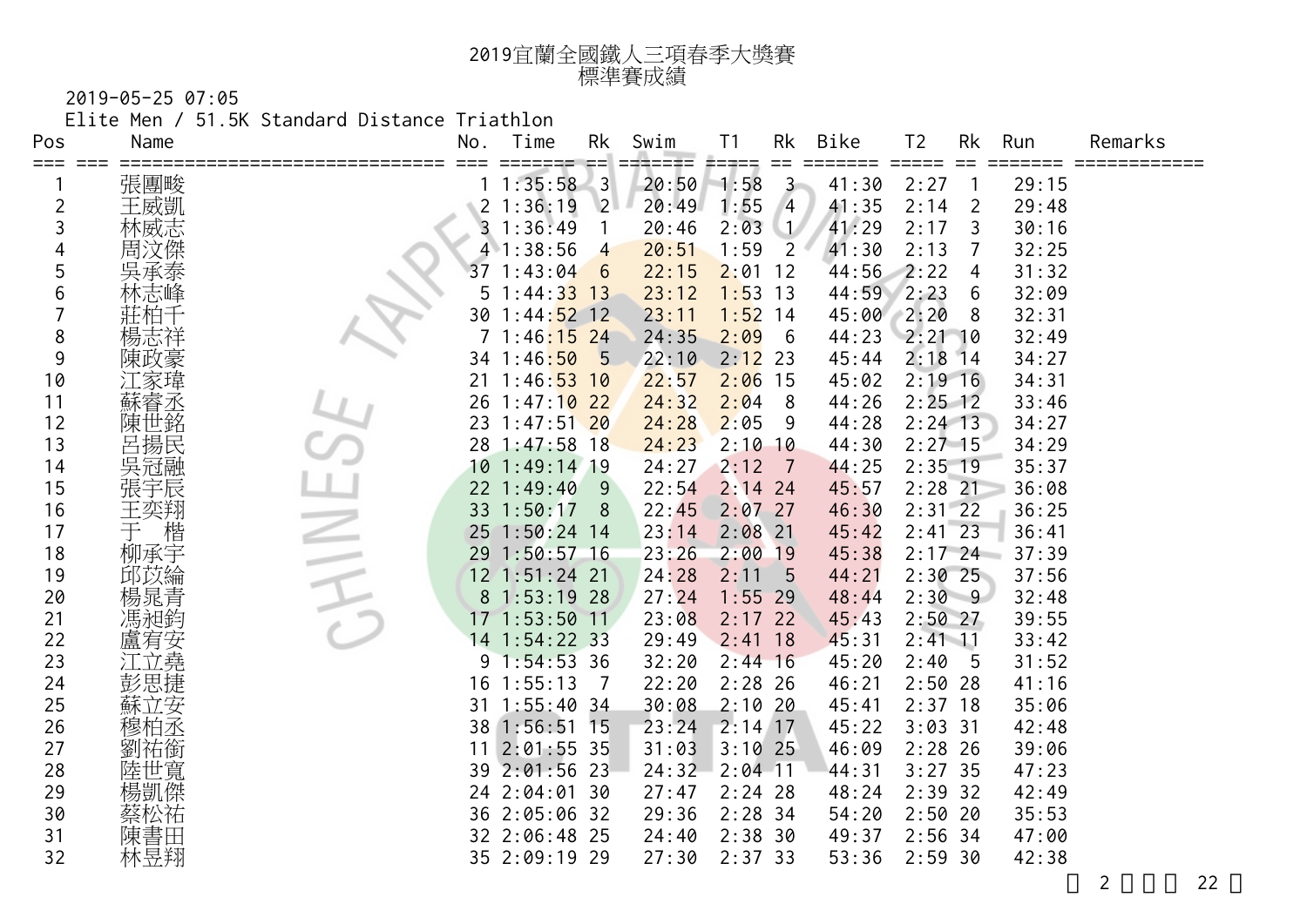| 33               | 19 2:10:01 31<br>27:58<br>$2:54$ 31<br>3:20.33<br>44:43<br>51:08                                                                                                                              |
|------------------|-----------------------------------------------------------------------------------------------------------------------------------------------------------------------------------------------|
| 34               | 2:15 35 1:05:19<br>$2:35$ 17<br>20 2:11:48 27<br>26:37<br>35:04                                                                                                                               |
| 35               | $2:48$ 32<br>40 2:14:45 17<br>24:21<br>52:17<br>3:20.36<br>52:02                                                                                                                              |
| 36               | 18 2:19:22 26<br>26:26<br>2:25 36 1:05:20<br>$3:17$ 29<br>41:57                                                                                                                               |
|                  | 註:本賽事作為「2019年中國嘉峪關亞洲盃鐵人三項賽」之選拔賽                                                                                                                                                               |
|                  | 賽事資訊: Swim 1500 m/2 laps; Bike 40 km/2 laps; Run 9.2 km/4 laps                                                                                                                                |
|                  | 賽事環境: Water temperature 27 C; Air temperature 27-30 C; No Wetsuit swim                                                                                                                        |
|                  | 仲裁委員: 劉玉峰/TPE; D.S.K.Balwant/MAS; S.Vijitr/TAI; M.SONOKAWA/JPN; B.Tsagaanbaatar/MGL; 林惠美/TPE<br>正副裁判: 黃金宏/TPE; 魏振展/TPE 計時: Chinese Taipei Triathlon Association<br>Print 2019-05-29, 17:04:48 |
|                  | 2019宜蘭全國鐵人三項春季大獎賽                                                                                                                                                                             |
|                  | 標準賽成績                                                                                                                                                                                         |
| $2019 - 05 - 25$ |                                                                                                                                                                                               |
|                  | 50+ AG Women / 51.5K Standard Distance Triathlon                                                                                                                                              |
| Name<br>Pos      | Time<br>No.<br>Rk Swim<br>Rk Bike<br>Rk Run<br>T1<br>Remarks                                                                                                                                  |
|                  |                                                                                                                                                                                               |
| 蔡雅琴              | $\frac{51:11}{7:06}$ 1 1:09:48 6:50 1 1:09:02<br>111 3:23: <mark>54 1</mark>                                                                                                                  |
|                  | 賽事資訊: Swim 1500 m/2 laps; Bike 40 km/2 laps; Run 9.2 km/4 laps                                                                                                                                |
|                  | 仲裁委員: 劉玉峰/TPE; D.S.K.Balwant/MAS; S.Vijitr/TAI; M.SONOKAWA/JPN; B.Tsagaanbaatar/MGL; 林惠美/TPE<br>正副裁判: 黃金宏/TPE; 魏振展/TPE 計時: Chinese Taipei Triathlon Association<br>Print 2019-05-29, 17:04:48 |
|                  | TTA                                                                                                                                                                                           |
|                  |                                                                                                                                                                                               |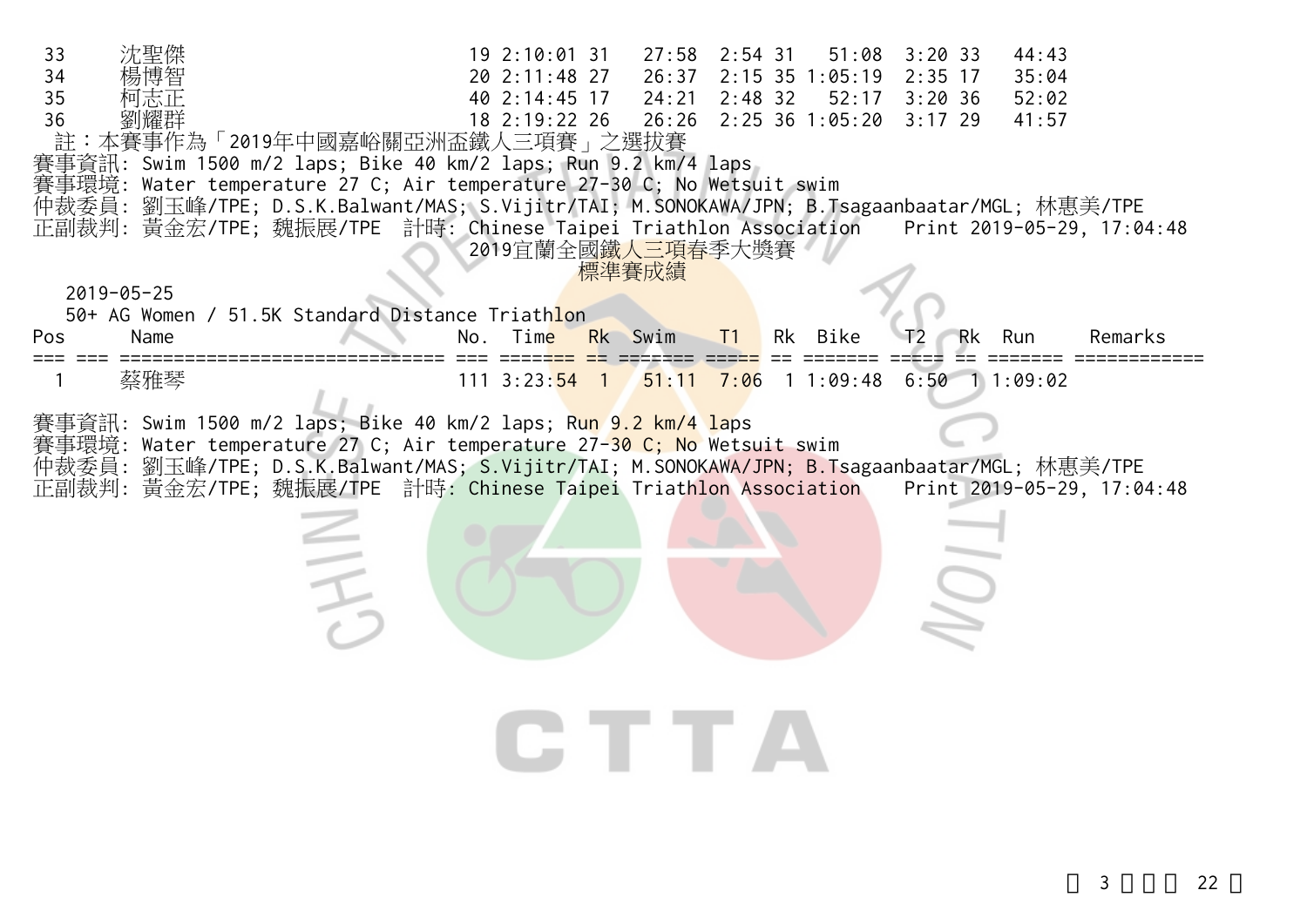2019-05-25 40-49 AG Women / 51.5K Standard Distance Triathlon Pos Name No. Time Rk Swim T1 Rk Bike T2 Rk Run Remarks === === ============================== === ======= == ======= ===== == ======= ===== == ======= ============ <sup>1</sup>李宜芳 103 2:28:24 1 37:56 3:27 2 58:36 3:55 1 44:32 <sup>2</sup>李凱萍 101 2:38:26 2 42:06 5:55 1 57:21 4:56 2 48:09 <sup>3</sup>蔡心華 104 2:48:46 4 47:00 5:06 3 1:00:29 6:34 3 49:39 <sup>4</sup>許惠雯 105 3:06:46 5 54:03 6:36 4 1:05:25 5:10 4 55:33 <sup>5</sup>凌怡芬 102 3:11:17 3 43:11 6:24 5 1:06:25 7:06 5 1:08:13 賽事資訊: Swim 1500 m/2 laps; Bike 40 km/2 laps; Run 9.2 km/4 laps 賽事環境: Water temperature 27 C; Air temperature 27-30 C; No Wetsuit swim 仲裁委員: 劉玉峰/TPE; D.S.K.Balwant/MAS; S.Vijitr/TAI; M.SONOKAWA/JPN; B.Tsagaanbaatar/MGL; 林惠美/TPE 正副裁判: 黃金宏/TPE; 魏振展/TPE 計時: Chinese Taipei Triathlon Association Print 2019-05-29, 17:04:48 2019官蘭全國鐵人三項春季大獎賽 標準賽成績 2019-05-25 30-39 AG Women / 51.5K Standard Distance Triathlon Pos Name No. Time Rk Swim T1 Rk Bike T2 Rk Run Remarks === === ============================== === ======= == ======= ===== == ======= ===== == ======= ============ 許見微 96 2:27:46 2 39:07 2:59 2 56:55 3:44 1 45:03 <sup>2</sup>王筠雅 94 2:37:55 1 38:59 3:40 3 1:01:06 4:20 2 49:53 3 KARINE GAUCHER 93 2:42:45 3 45:41 4:10 1 55:15 4:07 4 53:35

賽事資訊: Swim 1500 m/2 laps; Bike 40 km/2 laps; Run 9.2 km/4 laps

賽事環境: Water temperature 27 C; Air temperature 27-30 C; No Wetsuit swim

仲裁委員: 劉玉峰/TPE; D.S.K.Balwant/MAS; S.Vijitr/TAI; M.SONOKAWA/JPN; B.Tsagaanbaatar/MGL; 林惠美/TPE

4 郭詩玉 191 2:55:02 4 46:36 5:01 4 1:03:19 6:39 3 53:29

正副裁判: 黃金宏/TPE; 魏振展/TPE 計時: Chinese Taipei Triathlon Association Print 2019-05-29, 17:04:48

4 22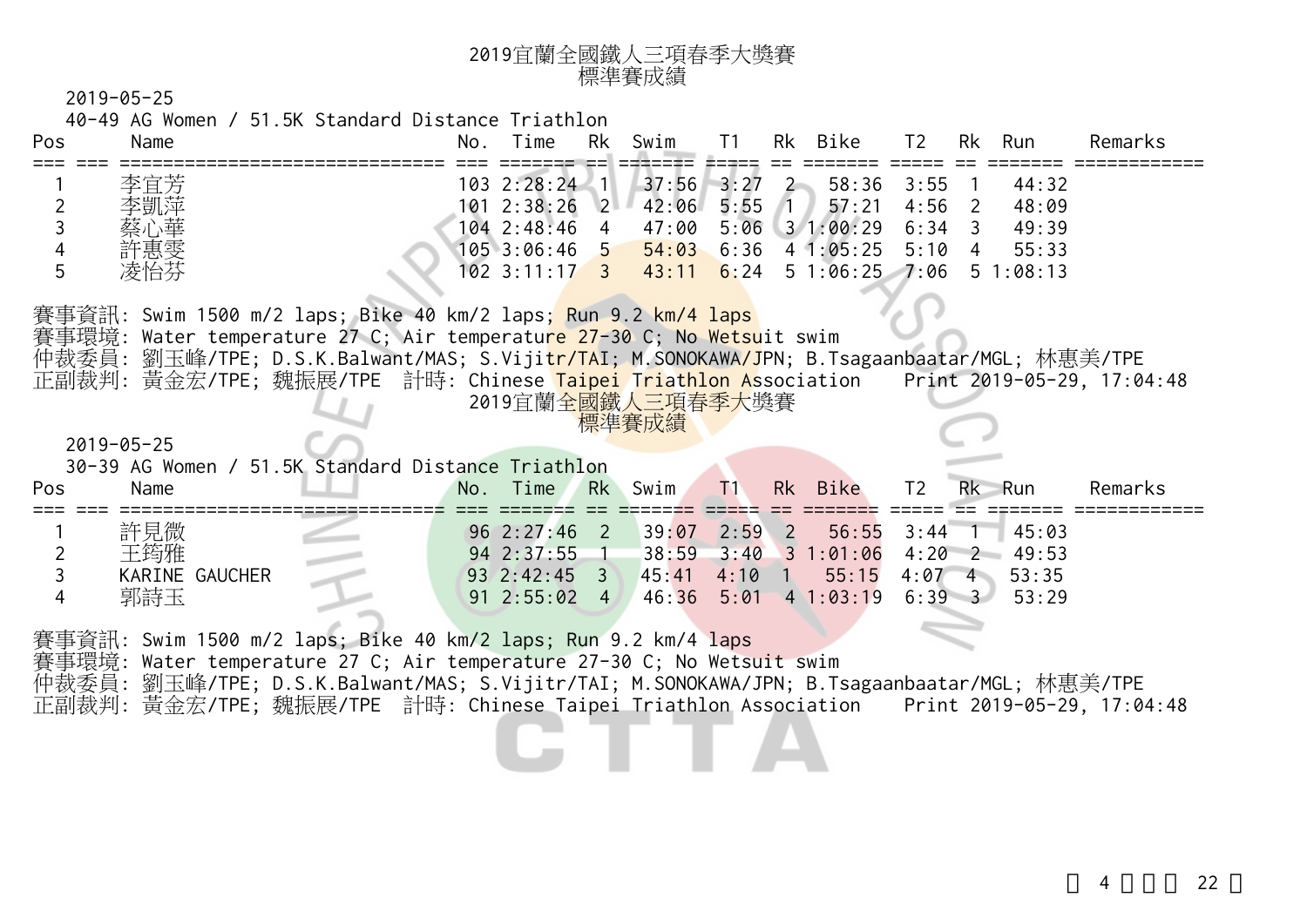2019-05-25

25-29 AG Women / 51.5K Standard Distance Triathlon

| Pos     | Name                                                                                                                                                                                                                                                                                                                                                  | No. Time          | Rk Swim | $-11$ | Rk Bike                                  | T2   | Rk Run | Remarks |
|---------|-------------------------------------------------------------------------------------------------------------------------------------------------------------------------------------------------------------------------------------------------------------------------------------------------------------------------------------------------------|-------------------|---------|-------|------------------------------------------|------|--------|---------|
| $\star$ | Aldea Mae Lapierre                                                                                                                                                                                                                                                                                                                                    | 84 2:29:54 2      | 32:27   | 4:01  | $3 \t1:10:23$                            | 1:11 | 41:54  |         |
|         | 陳怡娟                                                                                                                                                                                                                                                                                                                                                   |                   |         |       | 83 2:46:32 1 27:29 5:33 2 1:08:26 5:42 2 |      | 59:25  |         |
|         | 黃雅歆                                                                                                                                                                                                                                                                                                                                                   | 82 3:08:26 3      |         |       | 42:13 5:22 1 1:06:52 7:12 3 1:06:47      |      |        |         |
|         | 賽事資訊: Swim 1500 m/2 laps; Bike 40 km/2 laps; Run 9.2 km/4 laps<br>賽事環境: Water temperature 27 C; Air temperature 27-30 C; No Wetsuit swim<br>仲裁委員: 劉玉峰/TPE; D.S.K.Balwant/MAS; S.Vijit <mark>r/TAI; M.SONOKAWA/J</mark> PN; B.Tsagaanbaatar/MGL; 林惠美/TPE<br>正副裁判: 黃金宏/TPE; 魏振展/TPE 計時: Chinese Taipei Triathlon Association Print 2019-05-29, 17:04:48 | 2019官蘭全國鐵人三項春季大獎賽 | 標準賽成績   |       |                                          |      |        |         |
|         | $2019 - 05 - 25$                                                                                                                                                                                                                                                                                                                                      |                   |         |       |                                          |      |        |         |

18-24 AG Women / 51.5K Standard Distance Triathlon

| Pos | Name        |  |  | No. Time Rk Swim - T1 - Rk Bike                |  | T2 Rk Run |                       | Remarks |
|-----|-------------|--|--|------------------------------------------------|--|-----------|-----------------------|---------|
|     | 王千由         |  |  | 75 2:08:23 1 28:15 2:28 2 50:55 3:01 1 43:45   |  |           |                       |         |
|     | Hope McCraw |  |  | 74 2:49:43 2 50:13 4:25 1                      |  |           | $32:57$ 33:05 2 49:05 |         |
|     | 簡嫚均         |  |  | 73 2:54:01 4 57:12 4:24 3 57:07 4:16 3 51:04   |  |           |                       |         |
|     | 周家卉         |  |  | 72 3:05:04 3 51:06 5:53 4 1:07:50 3:41 4 56:36 |  |           |                       |         |

賽事資訊: Swim 1500 m/2 laps; Bike 40 km/2 laps; Run 9.2 km/4 laps

賽事環境: Water temperature 27 C; Air temperature 27-30 C; No Wetsuit swim

仲裁委員: 劉玉峰/TPE; D.S.K.Balwant/MAS; S.Vijitr/TAI; M.SONOKAWA/JPN; B.Tsagaanbaatar/MGL; 林惠美/TPE 正副裁判: 黃金宏/TPE; 魏振展/TPE 計時: Chinese Taipei Triathlon Association Print 2019-05-29, 17:04:48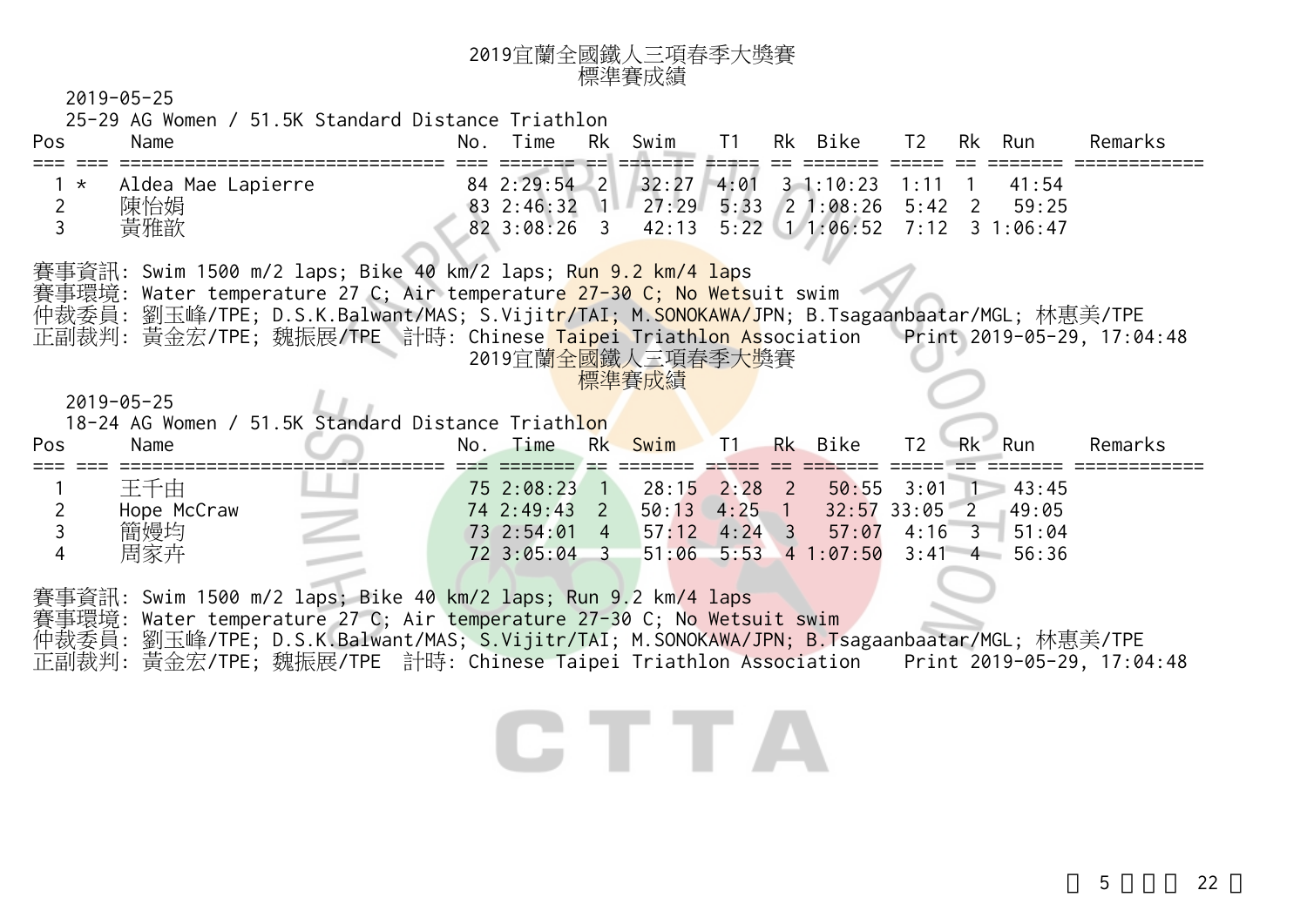2019-05-25

70+ AG Men / 51.5K Standard Distance Triathlon

| Pos            | Name                                             | .No | $ \cdot$<br>$\blacksquare$ | <b>Rk</b> | $\sim$<br>SW1M           | --                   | Rk | $\mathbf{r}$ .<br>マュレム<br>$-112$ | $T^{\wedge}$<br><u>_</u> | <b>Rk</b> | Rur            |                   |
|----------------|--------------------------------------------------|-----|----------------------------|-----------|--------------------------|----------------------|----|----------------------------------|--------------------------|-----------|----------------|-------------------|
| $- -$<br>$- -$ | ________                                         |     | ------                     | ___       |                          |                      |    |                                  |                          |           |                | ----------<br>___ |
|                | ∸∸<br>$\overline{\phantom{a}}$<br>ノカラ<br>ジー<br>— | ົາເ | $\sim$ $\sim$<br>$\cdot$ 0 |           | $\sim$<br>44<br>4h<br>гν | $\sim$<br><u>. v</u> |    | :06:                             | $:0^{\degree}$           |           | $\sim$<br>56:4 |                   |

賽事資訊: Swim 1500 m/2 laps; Bike 40 km/2 laps; Run 9.2 km/4 laps

賽事環境: Water temperature 27 C; Air temperature 27-30 C; No Wetsuit swim

仲裁委員: 劉玉峰/TPE; D.S.K.Balwant/MAS; S.Vijitr/TAI; M.SONOKAWA/JPN; B.Tsagaanbaatar/MGL; 林惠美/TPE 正副裁判: 黃金宏/TPE; 魏振展/TPE 計時: Chinese Taipei Triathlon Association Print 2019-05-29, 17:04:48 2019宜蘭全國鐵人三項春季大獎賽

標準賽成績

2019-05-25

|     |      | 65-69 AG Men / 51.5K Standard Distance Triathlon |               |               |         |    |    |      |                                                 |       |         |
|-----|------|--------------------------------------------------|---------------|---------------|---------|----|----|------|-------------------------------------------------|-------|---------|
| Pos | Name |                                                  | No. Time      |               | Rk Swim | T1 | Rk | Bike | $T2$ Rk                                         | Run   | Remarks |
|     |      |                                                  |               |               |         |    |    |      |                                                 |       |         |
|     | 黃英俊  | $\bigcup$                                        |               |               |         |    |    |      | $421$ 2:19:20 1 35:26 3:26 2 52:45 3:41 1       | 44:04 |         |
| _   | 鄭建成  |                                                  | 424 2:41:12 2 |               |         |    |    |      | $38:51$ 4:30 3 1:00:09 3:54 2                   | 53.50 |         |
|     | 凌發台  |                                                  | $423$ 3:18:09 | $\mathcal{R}$ |         |    |    |      | $44:40 \t6:42 \t1 \t33:22 \t4:29 \t3 \t1:48:57$ |       |         |
|     |      |                                                  |               |               |         |    |    |      |                                                 |       |         |

賽事資訊: Swim 1500 m/2 laps; Bike 40 km/2 laps; Run 9.2 km/4 laps 賽事環境: Water temperature 27 C; Air temperature 27-30 C; No Wetsuit swim 仲裁委員: 劉玉峰/TPE; D.S.K.Balwant/MAS; S.Vijitr/TAI; M.SONOKAWA/JPN; B.Tsagaanbaatar/MGL; 林惠美/TPE

正副裁判: 黃金宏/TPE; 魏振展/TPE 計時: Chinese Taipei Triathlon Association Print 2019-05-29, 17:04:48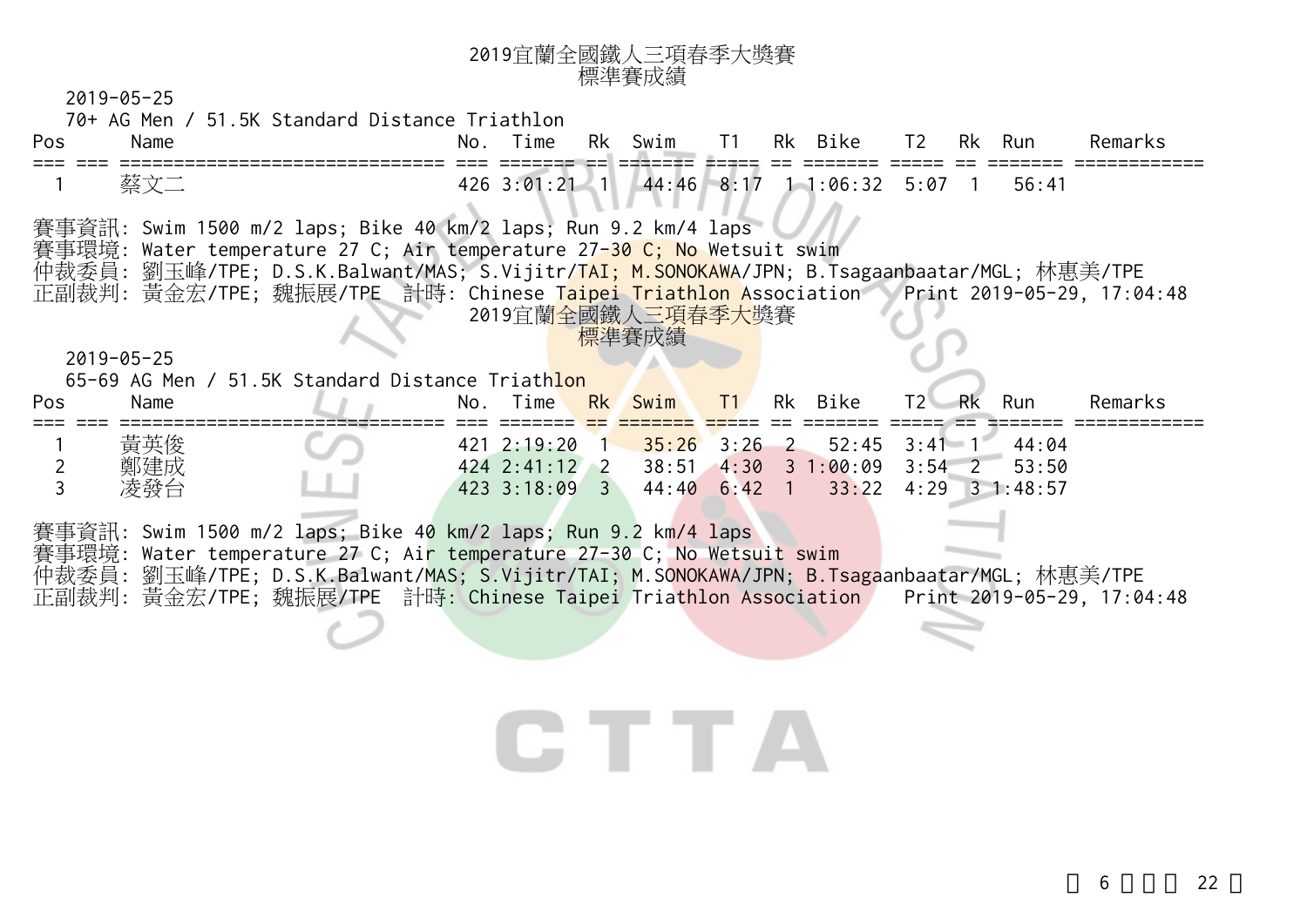| 2019宜蘭全國鐵人三項春季大獎賽 |
|-------------------|
| 標準賽成績             |

60-64 AG Men / 51.5K Standard Distance Triathlon

| Pos                                                      | Name       | 11 JULIE 11 JULIE 11 JULIE 21. JULIE 2011 VALUE 11 JULIE 11 JULIE 11 JULIE 11 JULIE 11 JULIE 11 JULIE 11 JULI                                                                                                                                                                                                        | No. | Time                                                                                           |                                               | Rk Swim                                                                                              | T1                                           |                                                              | Rk Bike                                                                                           | T <sub>2</sub>               |                                                                                          | Rk Run                                             | Remarks                    |
|----------------------------------------------------------|------------|----------------------------------------------------------------------------------------------------------------------------------------------------------------------------------------------------------------------------------------------------------------------------------------------------------------------|-----|------------------------------------------------------------------------------------------------|-----------------------------------------------|------------------------------------------------------------------------------------------------------|----------------------------------------------|--------------------------------------------------------------|---------------------------------------------------------------------------------------------------|------------------------------|------------------------------------------------------------------------------------------|----------------------------------------------------|----------------------------|
| $\overline{c}$<br>3<br>4<br>5<br>$\,6$<br>$\overline{7}$ | 廖關復<br>李萬吉 |                                                                                                                                                                                                                                                                                                                      | 406 | 413 2:10:57<br>$414$ $2:16:40$<br>407 2:25:11<br>410 2:44:07 4<br>409 2:54:30<br>408 2:54:43 2 | 41<br>$\sqrt{3}$<br>5<br>$6\overline{6}$<br>7 | $29:30$ 2:58<br>35:54<br>41:28<br>40:24<br>42:54<br>35:17<br>412 3:33:45 8 1:02:04<br>$50:12$ $5:47$ | 3:32<br>4:15<br>4:26<br>7:01<br>4:40<br>6:07 | 3 <sup>2</sup><br>$\sqrt{1}$<br>$\frac{2}{2}$<br>$4^{\circ}$ | 51:33<br>51:08<br>51:30<br>59:36<br>$51:01:18$ $5:32$<br>71:23:293:23<br>6 1:13:13 6:22 7 1:06:02 | 3:27<br>3:38<br>3:00<br>5:32 | $\overline{\phantom{0}}^2$<br>$\mathbf{1}$<br>$\overline{3}$<br>5<br>6<br>$\overline{4}$ | 43:31<br>42:30<br>45:01<br>54:11<br>57:46<br>47:55 |                            |
| 賽事環境:                                                    |            | 賽事資訊: Swim 1500 m/2 laps; Bike 40 km/2 laps; Run 9.2 km/4 laps<br>Water temperature 27 C; Air temperature 27-30 C; No Wetsuit swim<br>仲裁委員: 劉玉峰/TPE; D.S.K.Balwant/MAS; S.Vijitr/ <mark>TAI; M.SONOKAW</mark> A/JPN; B.Tsagaanbaatar/MGL; 林惠美/TPE<br>正副裁判: 黃金宏/TPE; 魏振展/TPE 計時: Chinese Taipei Triathlon Association |     |                                                                                                |                                               |                                                                                                      |                                              |                                                              |                                                                                                   |                              |                                                                                          |                                                    | Print 2019-05-29, 17:04:48 |
|                                                          |            |                                                                                                                                                                                                                                                                                                                      |     |                                                                                                |                                               | TTA                                                                                                  |                                              |                                                              |                                                                                                   |                              |                                                                                          |                                                    |                            |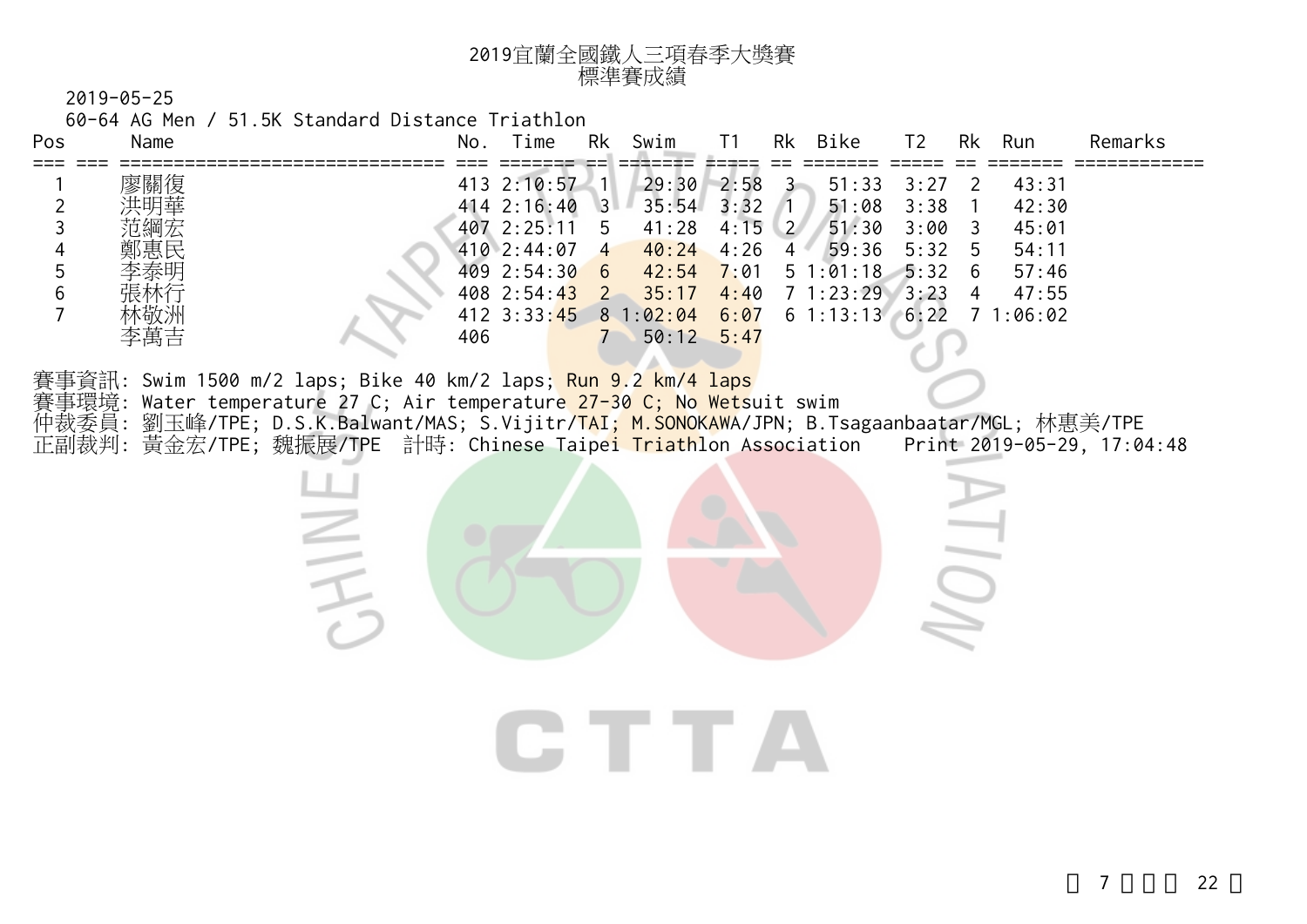| 2019宜蘭全國鐵人三項春季大獎賽 |
|-------------------|
| 標準賽成績             |

55-59 AG Men / 51.5K Standard Distance Triathlon

| Pos           | Name |                                                                                                                                         | No. | Time                      | Rk           | Swim  | Τ1        | Rk                      | Bike              | T <sub>2</sub> | Rk             | Run               | Remarks    |
|---------------|------|-----------------------------------------------------------------------------------------------------------------------------------------|-----|---------------------------|--------------|-------|-----------|-------------------------|-------------------|----------------|----------------|-------------------|------------|
|               | 黃明龍  |                                                                                                                                         |     | 391 2:03:46               | $\mathbf{3}$ | 33:55 | 2:51      |                         | 48:05             | 3:09           |                | 35:47             |            |
|               | 張榮川  |                                                                                                                                         |     | 394 2:10:35               | $1 -$        | 31:28 | 2:52      | $\sqrt{4}$              | 49:35             | 3:30           | 5              | 43:11             |            |
|               |      |                                                                                                                                         |     | 384 2:19:53               | 4            | 34:07 | $3:38$ 11 |                         | 55:10             | 4:27           | 3              | 42:34             |            |
|               | 「輝   |                                                                                                                                         |     | 393 2:20:57               | 5            | 35:53 | 5:37      | - 6                     | 52:13             | 4:23           | $\overline{4}$ | 42:52             |            |
| 5             |      |                                                                                                                                         |     | 381 2:21:40               |              | 38:40 | $4:18$ 13 |                         | 57:47             | 4:00           | <sup>2</sup>   | 36:57             |            |
| 6<br>$^\star$ |      |                                                                                                                                         |     | 399 2:22:42               | 2            | 33:47 | $3:26$ 14 |                         | 58:21             | 3:48           | 6              |                   | 43:26 交管影響 |
|               |      |                                                                                                                                         |     | 392 2:25:15               | 8            | 40:31 | 3:22      | $\overline{\mathbf{3}}$ | 49:31             | $4:19$ 7       |                | 47:32             |            |
| 8             |      |                                                                                                                                         |     | 390 2:32 <mark>:56</mark> | 9            | 40:38 | 4:57      | 5                       | 51:44             | $3:48$ 12      |                | 51:52             |            |
| 9             |      |                                                                                                                                         |     | 387 2:36:44 13            |              | 43:43 | 4:56      | -2                      | 49:23             | $4:29$ 13      |                | 54:16             |            |
| 10            |      |                                                                                                                                         |     | 383 2:39:38 12            |              | 43:33 | 6:14      | -8                      | 54:34             | $5:06$ 8       |                | 50:12             |            |
| 11            |      |                                                                                                                                         |     | 398 2:39:40 10            |              | 40:59 | 5:16      | -9                      | 54:42             | $2:55$ 14      |                | 55:50             |            |
| 12            |      |                                                                                                                                         |     | 382 2:39:44 11            |              | 41:34 | $5:57$ 10 |                         | 54:57             | $5:33$ 11      |                | 51:44             |            |
| 13            |      |                                                                                                                                         |     | 389 2:42:49 15            |              | 47:18 | 5:42      | $-7$                    | 53:05             | $5:21$ 10      |                | 51:24             |            |
| $14 *$        |      |                                                                                                                                         |     | 386 2:49:14 17            |              | 51:05 | $6:55$ 12 |                         | 55:45             | $5:44 - 9$     |                |                   | 50:27 交管影響 |
| 15            |      |                                                                                                                                         |     | 385 2:56:51 6             |              | 37:45 | $7:41$ 15 |                         | 1:01:15           |                |                | $6:54$ 16 1:03:19 |            |
| 16            |      |                                                                                                                                         |     | 388 2:59:38 16            |              | 48:36 |           |                         | $4:59$ 17 1:04:08 | $4:20$ 15      |                | 57:37             |            |
| 17            | 魏鎮泉  |                                                                                                                                         |     | 396 3:06:41 14            |              | 47:17 |           |                         | $6:53$ 16 1:01:53 |                |                | 4:38 17 1:06:03   |            |
| 18            | 詹宏忠  |                                                                                                                                         |     | $395$ $3:33:10$ 18        |              | 56:21 |           |                         | $6:21$ 18 1:14:12 |                |                | $5:34$ 18 1:10:43 |            |
|               |      | 賽事資訊: Swim 1500 m/2 laps; Bike 40 km/2 laps; Run 9.2 km/4 laps<br>事環境: Water temperature 27 C; Air temperature 27-30 C; No Wetsuit swim |     |                           |              |       |           |                         |                   |                |                |                   | 大大市 羊 /TDE |

仲裁委員: 劉玉峰/TPE; D.S.K.Balwant/MAS; S.Vijitr/TAI; M.SONOKAWA/JPN; <mark>B.T</mark>sagaanbaatar/MGL; 林惠美/TPE 正副裁判: 黃金宏/TPE; 魏振展/TPE 計時: Chinese Taipei Triathlon Association Print 2019-05-29, 17:04:48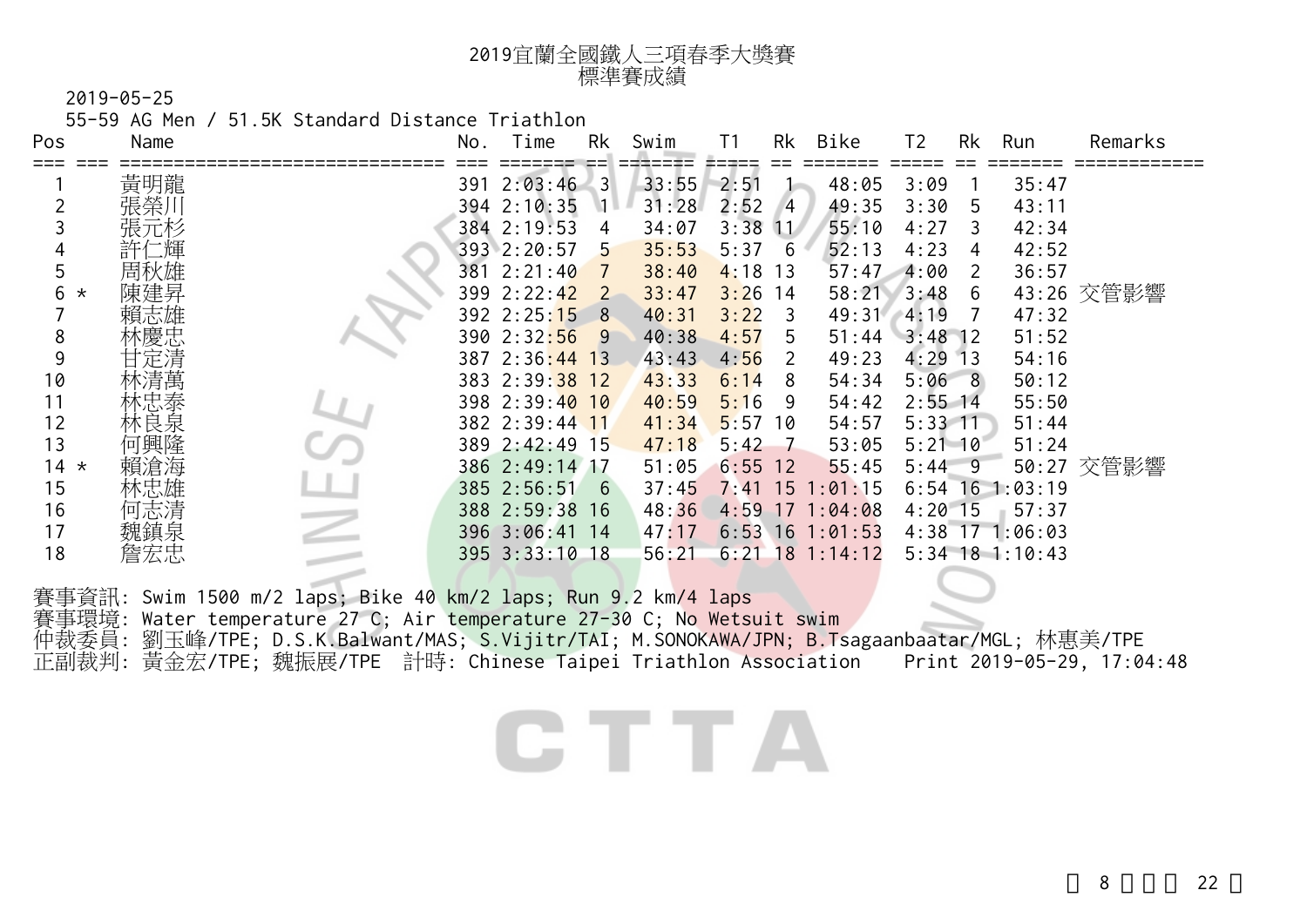2019-05-25

50-54 AG Men / 51.5K Standard Distance Triathlon

| Pos            | Name | No. | Time                         | Rk             | Swim  | T <sub>1</sub> | Rk | Bike              | T <sub>2</sub> | Rk             | Run               | Remarks |
|----------------|------|-----|------------------------------|----------------|-------|----------------|----|-------------------|----------------|----------------|-------------------|---------|
|                |      |     |                              |                |       |                |    |                   |                |                |                   |         |
|                | 林文國  |     | $360$ 1:58:44 1              |                | 29:14 | 2:34           |    | 47:27             | 3:37           | $\overline{1}$ | 35:54             |         |
| $\overline{2}$ | 簡芳省  |     | 359 2:10:23                  | $\overline{2}$ | 29:22 | 3:50           | 6  | 52:42             | 3:23           | $\overline{4}$ | 41:08             |         |
| 3              | 邱俊郎  |     | 376 2:23:21 15               |                | 43:20 | 4:21           | 10 | 54:04             | 3:49           | $\overline{3}$ | 37:49             |         |
| 4              |      |     | 374 2:26:49                  | 6              | 36:35 | 4:25           | 4  | 51:55             | $4:39$ 14      |                | 49:17             |         |
| 5              | 陳奕灼  |     | 356 2:28:32                  | $\overline{4}$ | 34:39 | 5:37           | 8  | 53:22             | $5:03$ 16      |                | 49:53             |         |
| 6              | 金文   |     | 363 2:29:21 10               |                | 39:04 | $6:14$ 11      |    | 54:12             | 4:11           | - 8            | 45:42             |         |
|                |      |     | 368 2:29:45 16               |                | 43:29 | 4:12           | 5  | 52:06             | 4:32           | 7              | 45:29             |         |
| 8              |      |     | 364 2:29 <mark>:52 11</mark> |                | 40:29 | 5:49           | 2  | 50:14             | $6:11$ 10      |                | 47:11             |         |
| 9              | 英超   |     | 369 2:30:02                  | 7              | 37:33 | $3:44$ 25      |    | :09:30            | $3:05$ 2       |                | 36:13             |         |
| 10             |      |     | 351 2:30:31                  | 5              | 35:20 | $4:57$ 15      |    | 57:12             | $3:39$ 15      |                | 49:25             |         |
| 11             | 張建中  |     | 367 2:31:06 13               |                | 42:06 | $5:10$ 12      |    | 54:16             | 4:20 6         |                | 45:16             |         |
| 12             | 林東河  |     | 366 2:31:36 20               |                | 44:56 | 4:44           | 3  | 51:29             | $4:17$ 9       |                | 46:12             |         |
| 13             |      |     | 358 2:34:42 18               |                | 43:41 | 4:31           | 19 | 58:53             | $5:56$ 5       |                | 41:43             |         |
| 14             | 誌昇   |     | 375 2:36:15 9                |                | 38:46 | 4:36           | 9  | 53:37             | $4:11$ 17      |                | 55:06             |         |
| 15             | 林思學  |     | 352 2:38:22                  | 8              | 38:34 | 5:35           | 7  | 52:50             | $5:47$ 20      |                | 55:39             |         |
| 16             |      |     | 370 2:40:35 21               |                | 46:00 | $6:05$ 13      |    | 55:47             | $5:13$ 11      |                | 47:32             |         |
| 17             | 國楨   |     | 365 2:41:07                  | 3              | 34:11 | $6:06$ 17      |    | 58:05             | $5:24$ 21      |                | 57:23             |         |
| 18             | 金福   |     | 362 2:44:03 22               |                | 48:16 | $5:36$ 14      |    | 57:07             | $4:27$ 12      |                | 48:39             |         |
| 19             | 林祐聖  |     | 371 2:47:58 12               |                | 41:09 | $5:02$ 22      |    | :00:48            | $5:42$ 18      |                | 55:18             |         |
| 20             | 鴻杰   |     | 355 2:50:51 24               |                | 52:21 | 5:4020         |    | 59:10             | $4:51$ 13      |                | 48:51             |         |
| 21             | 倪邦臣  |     | 354 2:51:27 14               |                | 42:41 | $5:28$ 18      |    | 58:09             | $6:32$ 22      |                | 58:39             |         |
| 22             | 仕漢   |     | 361 2:57:07 19               |                | 43:43 | $5:40$ 21      |    | 1:00:28           | $7:26$ 24      |                | 59:51             |         |
| 23             | 董紹明  |     | 373 3:01:29 17               |                | 43:30 |                |    | $6:26$ 24 1:06:11 | $5:50$ 23      |                | 59:34             |         |
| 24             | 陳新發  |     | 357 3:03:10 26               |                | 55:07 | $6:35$ 16      |    | 57:45             | $8:11$ 19      |                | 55:34             |         |
| 25             | 馬光輝  |     | 372 3:21:51 23               |                | 51:48 |                |    | $6:15$ 23 1:04:07 |                |                | $6:22$ 26 1:13:22 |         |
| 26             | 王顯三  |     | 353 3:29:32 25               |                | 54:42 |                |    | $5:56$ 26 1:17:16 |                |                | 5:12 25 1:06:27   |         |
|                |      |     |                              |                |       |                |    |                   |                |                |                   |         |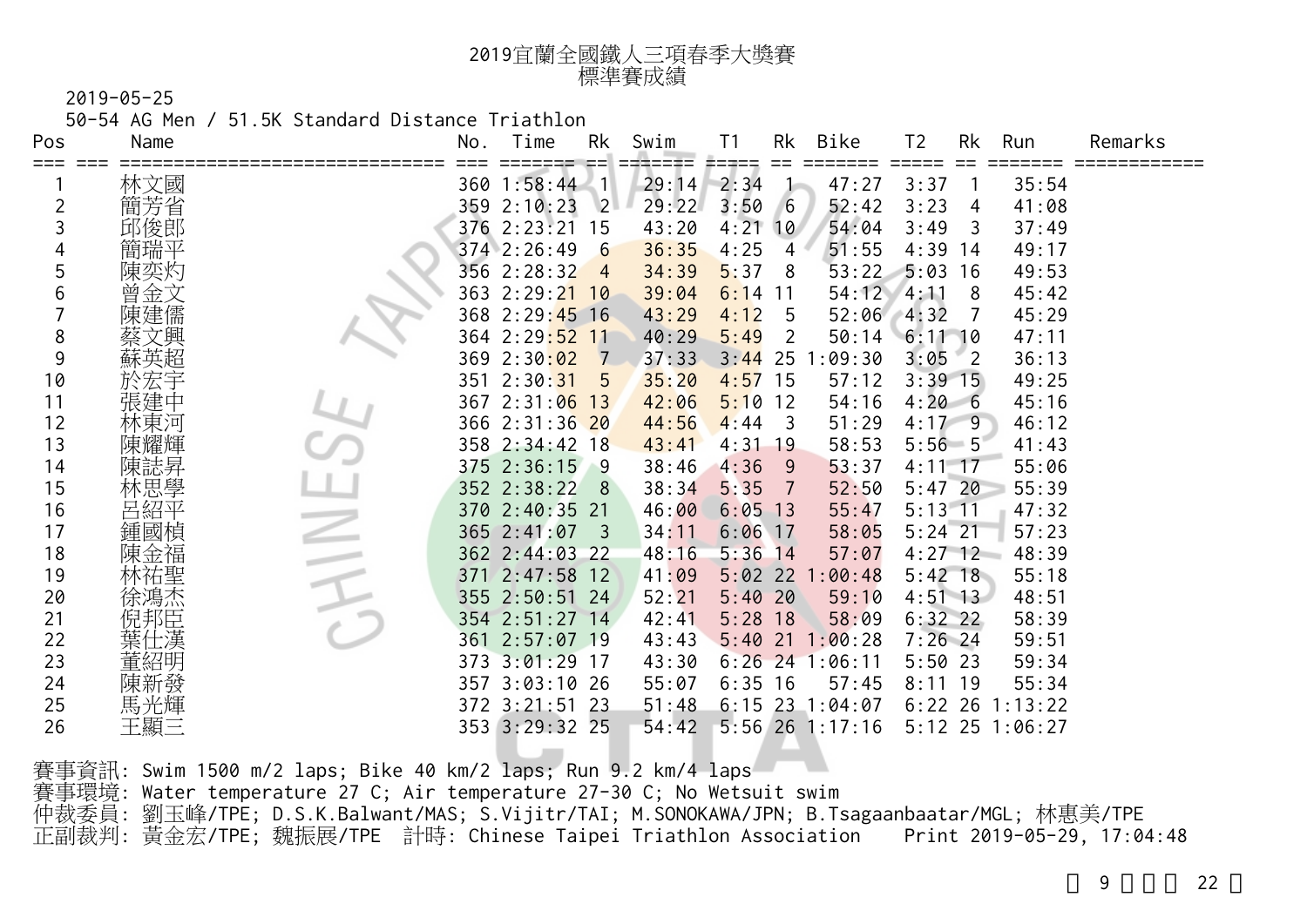2019-05-25

45-49 AG Men / 51.5K Standard Distance Triathlon

| Pos            | Name                 | No. | Time           | Rk              | Swim  | T <sub>1</sub> | Bike<br>Rk              | Τ2             | Rk  | Run               | Remarks    |
|----------------|----------------------|-----|----------------|-----------------|-------|----------------|-------------------------|----------------|-----|-------------------|------------|
|                | 陳智湧                  |     | 334 1:56:55    | $\overline{2}$  | 32:51 | 2:30           | 46:23<br>$\overline{2}$ | 2:45           |     | 32:29             |            |
| $\overline{2}$ | 廖冠至                  |     | 327 2:03:41    | $\overline{3}$  | 33:46 | 2:41           | 46:49<br>$\overline{3}$ | 3:02           | 4   | 37:26             |            |
| 3              | 朱永順                  |     | 335 2:03:55    | 4               | 34:01 | 2:47           | 48:08<br>5 <sup>′</sup> | 3:08           | 2   | 35:53             |            |
| 4<br>$^\star$  | Giorgio Pappalardo   |     | 321 2:04:58    |                 | 29:01 | 3:44           | 53:08<br>8              | 3:41           | 6   |                   | 39:09 交管影響 |
| 5              | 陳仁義                  |     | 336 2:09:30    |                 | 38:52 | 2:32           | 47:53<br>4              | 3:18           | 3   | 36:58             |            |
| 6              | 蔡明宏                  |     | 324 2:17:59    | $\overline{11}$ | 40:14 | 3:35           | 49:20<br>6              | 3:53           | 8   | 40:58             |            |
|                | 李夏新                  | 331 | $2:27:21$ 10   |                 | 39:37 | 4:13           | 19<br>:01:42            | 3:19           | 5   | 38:32             |            |
| 8              | 鄭旭劭                  | 333 | $2:32:27$ 15   |                 | 44:34 | 5:10           | 53:17<br>9              | 3:55           | - 9 | 45:33             |            |
| 9              | 専政榮                  |     | 319 2:34:30 12 |                 | 41:09 | 4:42           | 54:15<br>10             | $4:43$ 12      |     | 49:43             |            |
| 10             | 傅永輝                  |     | 339 2:34:38    | 6               | 38:26 | 4:49           | 56:14<br>13             | $6:01$ 11      |     | 49:11             |            |
| 11             | Richard Stokes-Green |     | 316 2:38:33    | 5               | 34:21 | $3:20$ 25      | 1:17:12                 | $3:36 \quad 7$ |     | 40:07             |            |
| 12             | 周紹儒                  |     | 323 2:40:20    | $\overline{17}$ | 45:40 | 4:31           | 52:21<br>7              | $5:27$ 14      |     | 52:23             |            |
| 13             | 楊彥楷                  | 341 | 2:45:13        | 8               | 39:23 | $6:05$ 15      | 58:51                   | $6:52$ 16      |     | 54:04             |            |
| 14             | 羅博原                  |     | 322 2:45:53 18 |                 | 47:00 | $4:56$ 11      | 54:36                   | $5:15$ 17      |     | 54:09             |            |
| 15             | Thomas Schuett       |     | 338 2:45:57    | 9               | 39:29 | $3:49$ 24      | 1:11:37                 | $3:23$ 10      |     | 47:41             |            |
| 16             | 吳培林                  |     | 325 2:48:32 21 |                 | 49:49 | $5:14$ 12      | 55:58                   | $4:57 - 15$    |     | 52:36             |            |
| 17             | Richard Stubbs       |     | 342 2:50:56 16 |                 | 45:07 | 5:09           | 30:28<br>$\sqrt{1}$     |                |     | $3:26$ 26 1:26:48 |            |
| 18             | 劉憲瑞                  |     | 343 2:54:19 14 |                 | 44:32 | 6:45           | 18<br>1:01:02           | $6:16$ 20      |     | 55:45             |            |
| 19             | 姜義鉦                  |     | 326 2:54:51 13 |                 | 43:55 | $6:43$ 14      | 58:20                   | $6:47$ 22      |     | 59:07             |            |
| 20             | 姜智淵                  |     | 337 2:55:03 19 |                 | 49:21 | $6:32$ 21      | 1:03:00                 | $5:39$ 13      |     | 50:33             |            |
| 21<br>$\star$  |                      |     | 318 2:59:17 20 |                 | 49:34 | $7:24$ 20      | 1:02:49                 | $6:01$ 18      |     |                   | 54:25 交管影響 |
| 22             | 盧國森                  |     | 344 3:01:09 25 |                 | 54:29 | $4:27$ 16      | 1:00:37                 | $6:16$ 19      |     | 55:23             |            |
| 23             | 唐                    |     | 329 3:04:45 24 |                 | 53:19 |                | $6:17$ 17 1:00:53       | $6:23$ 21      |     | 57:55             |            |
| $24 *$         | 何睿騰                  |     | 317 3:09:12 22 |                 | 51:51 |                | 5:49 23 1:05:54         | $6:36$ 23      |     | 59:43             | 交管影響       |
| 25             | 黃則達                  |     | 320 3:15:40 23 |                 | 52:04 | 4:21           | 22 1:03:18              |                |     | 5:25 25 1:10:34   |            |
| 26             | 陳致傑                  |     | 332 3:36:58 26 |                 |       |                | 26 1:38:22              |                |     | 7:11 24 1:07:39   |            |
| <b>DNF</b>     | 徐彥暉                  | 330 |                |                 |       |                |                         |                |     |                   |            |
|                |                      |     |                |                 |       |                |                         |                |     |                   |            |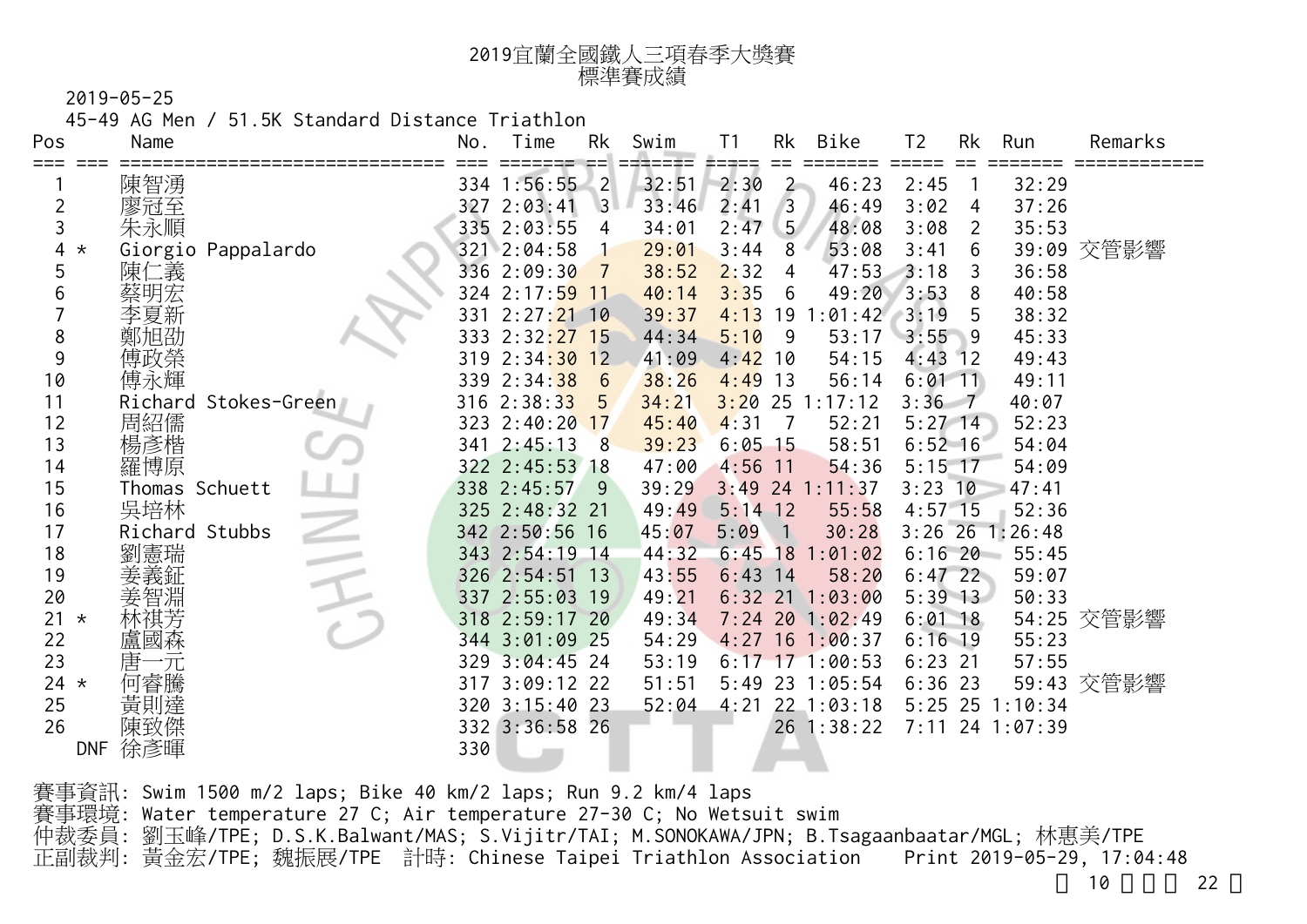2019-05-25

40-44 AG Men / 51.5K Standard Distance Triathlon

| Pos            | Name                 | No. | Time                      | Rk              | Swim          | T <sub>1</sub> | Rk              | <b>Bike</b>       | T <sub>2</sub>              | Rk             | Run               | Remarks |
|----------------|----------------------|-----|---------------------------|-----------------|---------------|----------------|-----------------|-------------------|-----------------------------|----------------|-------------------|---------|
| === ===        | Walto Yssel          |     | 268 1:54:57 3             | ice l           | ====<br>29:25 | ≢=∓=∓<br>2:50  | $==$<br>$1 -$   | 44:58             | $=$ $=$ $=$ $=$ $=$<br>3:05 | $\overline{2}$ | 34:42             |         |
| $\overline{c}$ | 李興宗                  |     | 286 1:58:40               | 2 <sup>1</sup>  | 29:21         | 2:40           | $\overline{2}$  | 46:40             | 4:17                        | $\overline{3}$ | 35:43             |         |
| 3              | 林國良                  |     | 298 2:01:43               |                 | 27:59         | 2:40           | 5 <sup>7</sup>  | 48:00             | 3:15                        | 6              | 39:51             |         |
| 4              | 高台榮                  |     | 296 2:03:48               | $\overline{5}$  | 31:43         | 2:41           | 3               | 46:48             | 3:06                        | $\overline{4}$ | 39:32             |         |
| 5              | Christiaan           |     | 278 2:04:00               | $\overline{4}$  | 31:00         | 3:11           | 4               | 47:07             | 3:08                        | 5              | 39:37             |         |
| 6              | Ian Armstrong        |     | 310 2:09:2 <mark>7</mark> | $\overline{7}$  | 32:41         | 4:41           | 32 <sup>2</sup> | 1:02:03           | 4:48                        |                | 25:16             |         |
| 7              | 官大偉                  |     | 287 2:09:44               | 8               | 34:06         | 3:05           | 6               | $48:55$ 3:24      |                             | $\overline{7}$ | 40:16             |         |
| 8              |                      |     | 292 2:26:23               | $6\overline{6}$ | 32:38         | $3:03$ 28      |                 | 1:00:02           | $3:39$ 14                   |                | 47:03             |         |
| 9              | 季馬修-MAT<br>李昆霖       |     | 294 2:26:37 23            |                 | 42:34         | $3:42$ 13      |                 | 54:05             | 4:34 8                      |                | 41:44             |         |
| 10             | 許定中                  |     | 301 2:27:11 18            |                 | 41:50         | 3:55           | 8 <sup>8</sup>  | 49:33             | $4:00$ 15                   |                | 47:55             |         |
| 11             | 邱瑞元                  |     | 293 2:29:40 24            |                 | 43:06         | $6:18$ 10      |                 | 52:36             | 5:309                       |                | 42:13             |         |
| 12             | 索克羅曼<br>浪            |     | 291 2:30:15 20            |                 | 42:07         | 6:38           | $\overline{7}$  | 49:02             | $5:43$ 13                   |                | 46:47             |         |
| 13             | 譚堯聲                  |     | 311 2:33:36 11            |                 | 38:09         | $5:37$ 18      |                 | 56:06             | $5:24$ 18                   |                | 48:22             |         |
| 14             | 陳鏡珽                  |     | 302 2:34:26 12            |                 | 38:55         | $6:08$ 19      |                 | 56:46             | $1:53$ 21                   |                | 50:46             |         |
| 15             | 邱基峰                  |     | 308 2:36:40 15            |                 | 39:37         | $4:53$ 20      |                 | 56:46             | $5:23$ 19                   |                | 50:03             |         |
| 16             | RAMON PALLAS FARRENY |     | 279 2:38:49 22            |                 | 42:22         | $5:27$ 14      |                 | 54:24             | $5:50$ 22                   |                | 50:48             |         |
| 17             | 謝志鴻                  |     | 312 2:40:56 13            |                 | 39:11         | $3:48$ 40      |                 | :09:52            | $4:57$ 10                   |                | 43:11             |         |
| 18             | 王茂松                  |     | 295 2:41:07 32            |                 | 47:03         | $5:29$ 16      |                 | 55:29             | $5:02$ 16                   |                | 48:05             |         |
| 19             | 刑玉璽                  |     | 285 2:41:28 36            |                 | 47:43         | $8:09$ 21      |                 | 57:29             | $4:08$ 11                   |                | 44:02             |         |
| 20             | 廖育慶                  |     | 304 2:42:15 28            |                 | 44:43         | 6:41           | $-9$            | 51:49             | $5:28$ 25                   |                | 53:35             |         |
| 21             | 阮鵬碩                  |     | 284 2:43:57 27            |                 | 44:00         | $6:26$ 11      |                 | 53:20             | $4:25$ 28                   |                | 55:48             |         |
| 22             | 陳慶龍                  |     | 282 2:44:19 17            |                 | 40:20         | $5:08$ 17      |                 | 55:47             | $7:16$ 29                   |                | 55:50             |         |
| 23             | 楊天生                  |     | 289 2:47:58               | - 9             | 36:40         | $4:40$ 22      |                 | 58:20             |                             |                | 7:22 37 1:00:57   |         |
| 24             | 黃鵬升                  |     | 297 2:48:31 25            |                 | 43:37         | $6:10$ 25      |                 | 59:28             | $5:53$ 24                   |                | 53:26             |         |
| 25             |                      |     | 290 2:49:54 16            |                 | 39:59         | $4:46$ 23      |                 | 58:43             |                             |                | $6:01$ 35 1:00:26 |         |
| 26             |                      |     | 277 2:50:33 14            |                 | 39:16         |                |                 | 4:47 27 1:00:00   |                             |                | 4:45 38 1:01:48   |         |
| 27             |                      |     | 275 2:51:21 37            |                 | 47:52         |                |                 | 8:31 33 1:02:08   | $6:36$ 12                   |                | 46:15             |         |
| 28             | 施榮展                  |     | 273 2:51:35 10            |                 | 37:34         |                |                 | $5:14$ 34 1:04:23 | 4:50.34                     |                | 59:35             |         |
| 29             | 黃勇達                  |     | 274 2:51:39 40            |                 | 51:20         |                |                 | 6:17 29 1:00:11   | $5:32$ 17                   |                | 48:21             |         |
| 30             | 李鴻斌                  |     | 272 2:52:40 43            |                 | 58:37         | $4:38$ 12      |                 | 53:47             | $5:01$ 20                   |                | 50:39             |         |
| 31             | 王伯宇                  |     | 307 2:54:22 26            |                 | 43:38         | $5:50$ 24      |                 | 59:07             | 7:40.33                     |                | 58:09             |         |
| 32             | 梁正德                  |     | 300 2:57:47 21            |                 | 42:18         | $4:35$ 26      |                 | 59:47             |                             |                | 4:52 39 1:06:17   |         |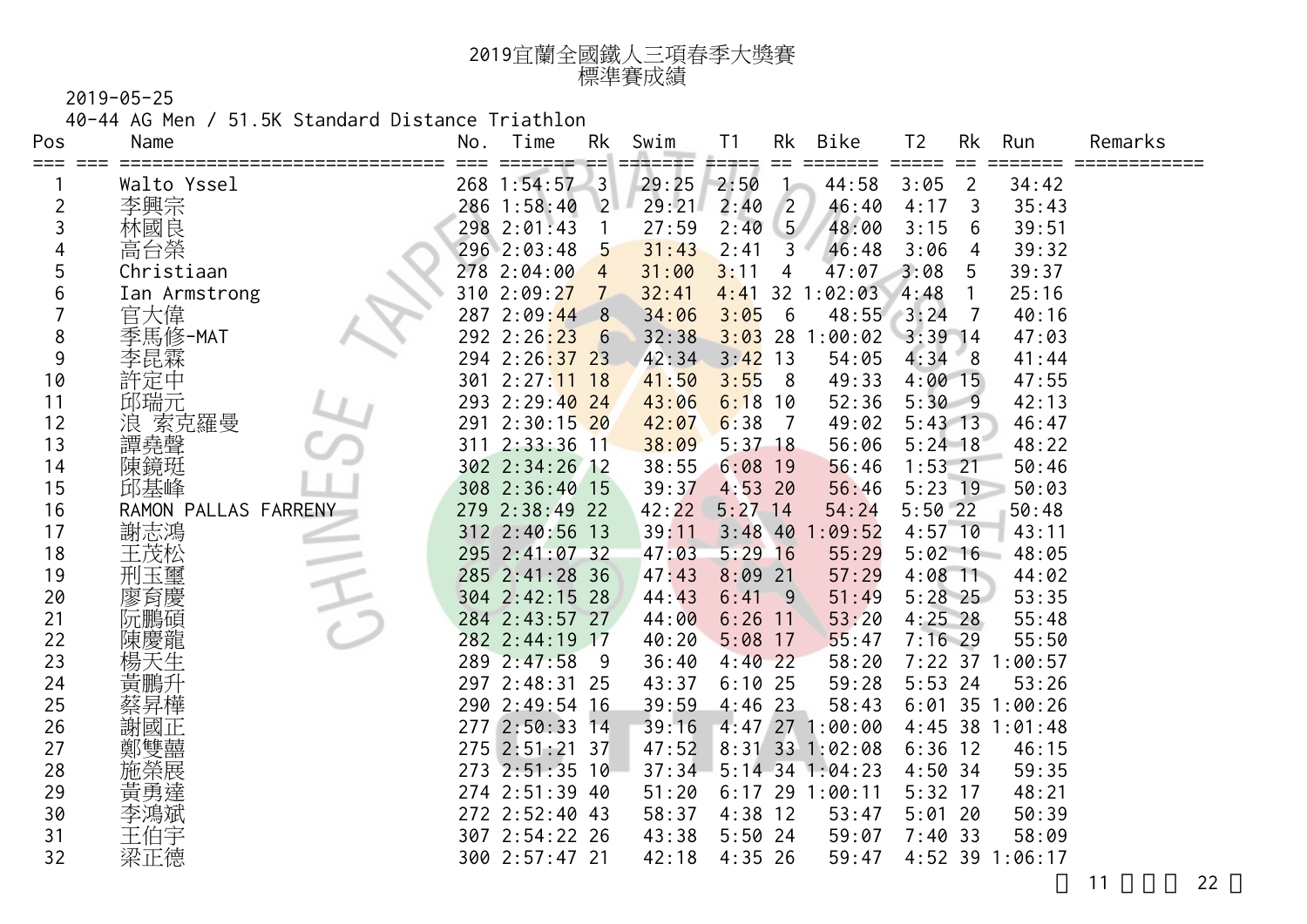| 33     | 戴介勳        |     | 267 2:58:45 33         |    | 47:07 | 7:09<br>-30 | 1:00:23                           | 7:31.32   | 56:38             |                      |
|--------|------------|-----|------------------------|----|-------|-------------|-----------------------------------|-----------|-------------------|----------------------|
| 34     | 紀岳君        |     | 299 2:59:14 35         |    | 47:38 |             | 7:22 36 1:05:44                   | $6:01$ 23 | 52:30             |                      |
| 35     | 楊旺洲        |     | 281 3:02:51 42         |    | 54:14 | $6:59$ 31   | 1:01:09                           | $5:58$ 26 | 54:32             |                      |
| 36     | 王相和        |     | 271 3:04:14 29         |    | 45:01 | $6:02$ 41   | 1:10:37                           | 6:31.30   | 56:05             |                      |
| 37     | 吳定庭        |     | 280 3:08:26 38         |    | 48:34 |             | 8:48 35 1:05:04                   |           | $5:21$ 36 1:00:41 |                      |
| 38     | 莊承翰        |     | 305 3:08:57 34         |    |       |             | $47:15$ 7:47 42 1:13:10           | $5:06$ 27 | 55:40             |                      |
| 39     | 朱祖勤        |     | 309 3:17:44 30         |    | 46:01 |             | $5:39$ 38 1:08:59                 |           | 4:46 41 1:12:20   |                      |
| 40     | 林彥光        |     | 266 3:32:47 19         |    | 42:01 |             | $6:58$ 37 1:08:07                 |           | $6:46$ 43 1:28:57 |                      |
| $41 *$ | 曾凱恩        |     | 303 3:34:06 41         |    | 52:12 |             | $6:44$ 44 1:19:41                 |           |                   | 4:50 40 1:11:37 交管影響 |
| 42     | 林經開        |     | 283 3:54:35 44 1:06:45 |    |       |             | $7:05$ 39 1:09:15                 |           | $4:43$ 42 1:26:49 |                      |
| 43     | 陳仲光        |     | 269 3:58:37 39         |    | 50:28 |             | $7:40$ 43 1:17:54 7:38 44 1:34:58 |           |                   |                      |
|        | 韓德安<br>MDC | 306 |                        | 31 | 46:37 | $5:03$ 15   | 55:12 5:34 31                     |           |                   | 56:34 不具得獎資格         |
|        |            |     |                        |    |       |             |                                   |           |                   |                      |

賽事資訊: Swim 1500 m/2 laps; Bike 40 km/2 laps; Run 9.2 km/4 laps 賽事環境: Water temperature 27 C; Air temperature 27-30 C; No Wetsuit swim 仲裁委員: 劉玉峰/TPE; D.S.K.Balwant/MAS; S.Vijit<mark>r/TAI; M.SONOKAWA/J</mark>PN; B.Tsagaanbaatar/MGL; 林惠美/TPE 正副裁判: 黃金宏/TPE; 魏振展/TPE 計時: Chinese <mark>Taipei Triathlon A</mark>ssociation Print 2019-05-29, 17:04:48

CTTA

**HINE** 

 $\sum$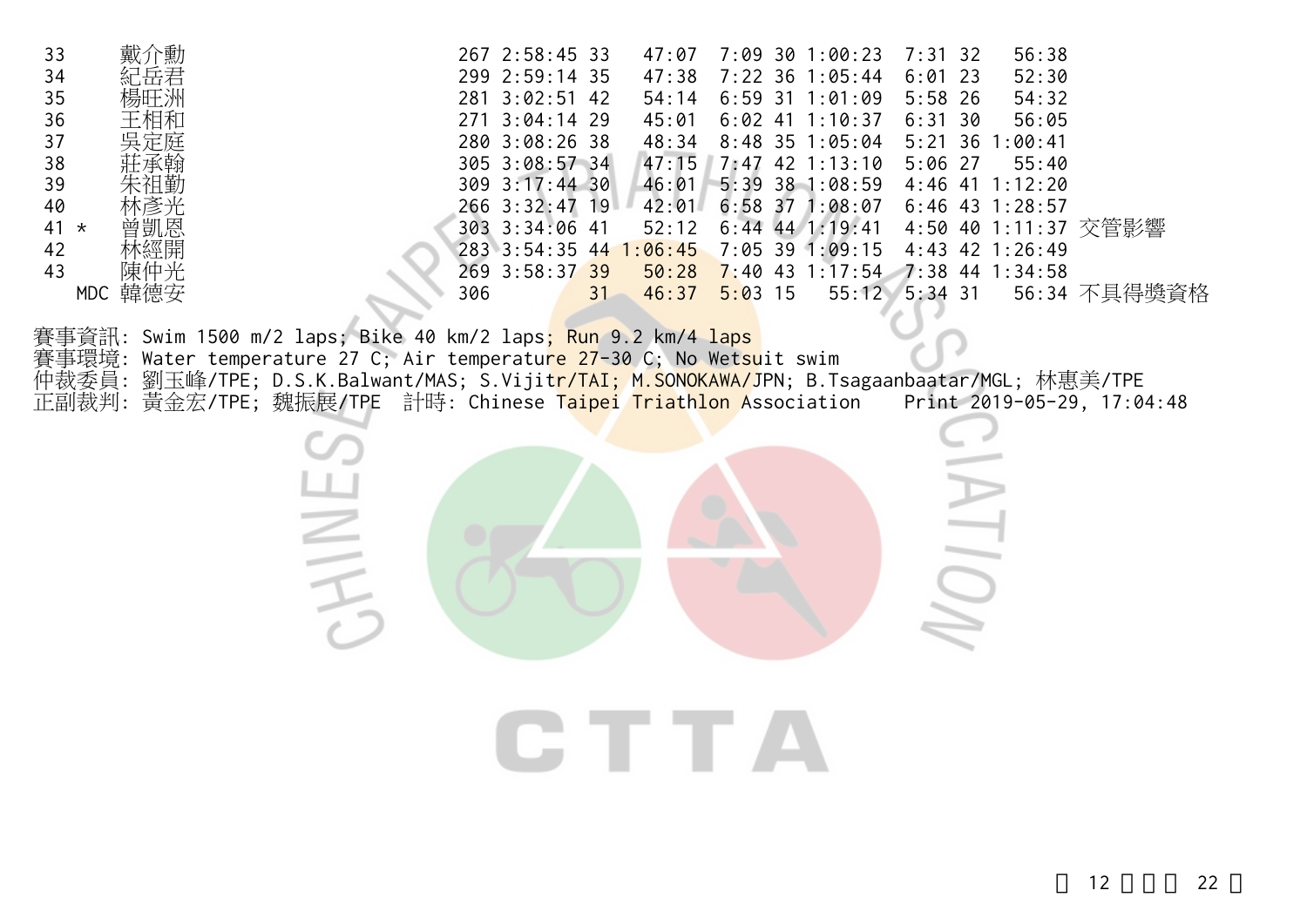2019-05-25

35-39 AG Men / 51.5K Standard Distance Triathlon

| Pos           | Name            | No. | Time            | Rk                     | Swim           | T <sub>1</sub> | Rk                       | Bike                   | T <sub>2</sub> | Rk             | Run             | Remarks     |
|---------------|-----------------|-----|-----------------|------------------------|----------------|----------------|--------------------------|------------------------|----------------|----------------|-----------------|-------------|
|               | 李育仁             |     | 233 1:56:33     | $==$<br>$\overline{4}$ | =====<br>30:49 | #====<br>2:34  | $\overline{2}$           | 45:26                  | 2:55           | 3              | 34:52           |             |
| 2             | 顏銘漢             |     | 255 1:58:59     | 8                      | 33:33          | 2:32           | $\overline{3}$           | 46:29                  | 2:32           | -1             | 33:56           |             |
| 3             | Stuart Dawson   |     | 498 2:00:46     | 2                      | 26:53          | 2:50           | $\overline{\phantom{0}}$ | 46:49                  | 3:01           | 8              |                 | 41:17 浮標改組  |
| 4<br>$^\star$ | 陳弘偉             |     | 238 2:00:56     | $\overline{7}$         | 32:41          | 2:32           | 10                       | 52:32                  | 2:38           | $\overline{2}$ |                 | 34:11 B引導問題 |
| 5             | 譯文              |     | 252 2:03:53 11  |                        | 37:01          | 2:26           | $\overline{4}$           | 46:35                  | 2:28           | $\overline{4}$ | 35:25           |             |
| 6             |                 |     | 234 2:10:21     | 3                      | 30:21          | 3:11           | 7                        | 49:54                  | $3:20$ 11      |                | 43:38           |             |
|               |                 |     | 213 2:12:59 13  |                        | 37:51          | 3:15           | 8                        | 50:14                  | 3:50           | 5              | 37:52           |             |
| 8             |                 |     | $263$ $2:18:10$ | 6                      | 31:56          | $3:50$ 13      |                          | 54:16                  | $1:41$ 16      |                | 46:29           |             |
| 9             |                 |     | 256 2:19:29 10  |                        | 34:36          | $4:38$ 17      |                          | 56:07                  | 5:27           | $-6$           | 38:43           |             |
| 10            | 王育偉             |     | 235 2:26:48     | $^{\circ}$ 9           | 34:08          | $4:33$ 24      |                          | 59:17                  | $4:21$ 14      |                | 44:31           |             |
| 11<br>$\star$ | 楊志修             |     | 243 2:27:03 20  |                        | 41:34          | $3:49$ 19      |                          | 57:41                  |                | 45             |                 | 轉換異常        |
| 12            | 黃彥樵             |     | 242 2:27:06 25  |                        | 44:02          | $4:52$ 14      |                          | 54:36                  | $3:19 \t 7$    |                | 40:19           |             |
| 13            | Seghier Raphael |     | 225 2:27:58 22  |                        | 42:03          | $4:45$ 15      |                          | 54:43                  | $2:06$ 13      |                | 44:24           |             |
| 14            | 章冠頤             |     | 219 2:28:40 17  |                        | 40:05          | $4:18$ 11      |                          | 53:25                  | $5:17$ 15      |                | 45:36           |             |
| 15            | 徐逞陽             |     | 236 2:29:47 15  |                        | 38:46          | $3:24$ 21      |                          | 58:55                  | $4:30$ 12      |                | 44:15           |             |
| 16            |                 |     | 218 2:34:24     | 5                      | 31:42          | $5:32$ 28      |                          | :00:39<br>-1           | $4:34$ 22      |                | 51:58           |             |
| 17            |                 |     | 262 2:34:52 18  |                        | 40:58          | 4:52           | 6                        | 49:32                  | $5:32$ 25      |                | 54:01           |             |
| 18            | 張貴登             |     | 237 2:36:52 23  |                        | 43:24          | $5:47$ 16      |                          | 55:17                  | $3:57$ 18      |                | 48:28           |             |
| 19            | 周威廷             |     | 232 2:37:03 35  |                        | 50:06          | $4:23$ 12      |                          | 53:35                  | $6:10$ 10      |                | 42:51           |             |
| 20            | John Preston    |     | 260 2:39:16 26  |                        | 44:36          | 6:18           | $-9$                     | 52:27                  | 5:0220         |                | 50:55           |             |
| 21            | 魏久杰             |     | 248 2:40:43 12  |                        | 37:49          |                |                          | 4:33 42 1:11:04        | $4:47$ 9       |                | 42:32           |             |
| 22            | 戴瑞良             |     | 247 2:41:17 21  |                        | 41:38          | $7:25$ 18      |                          | 57:23                  | $5:44$ 19      |                | 49:10           |             |
| 23 $\star$    | 李權桓             |     | $215$ $2:41:37$ |                        | 11:05:27       |                |                          |                        |                | 46             |                 | 掉晶片         |
| 24            | 黃隆              |     | 254 2:47:47 39  |                        | 52:21          | $5:02$ 25      |                          | 59:20                  | $3:59$ 17      |                | 47:08           |             |
| 25            |                 |     | 253 2:48:42 24  |                        | 43:40          |                |                          | $5:50$ 31 1:02:03      | $4:45$ 23      |                | 52:26           |             |
| 26            |                 |     | 250 2:54:39 29  |                        | 46:55          | $9:38$ 20      |                          | 57:48                  | $5:14$ 26      |                | 55:05           |             |
| 27            | 炫佃              |     | 245 2:55:18 38  |                        | 51:46          |                |                          | $6:14$ 27 1:00:38      | $5:39$ 21      |                | 51:03           |             |
| 28            | 林柏良             |     | 216 2:56:03 30  |                        | 47:01          | $8:34$ 23      |                          | 59:00                  | $5:47$ 28      |                | 55:43           |             |
| 29            | 蔡政良             |     | 246 2:56:46 14  |                        | 38:44          |                |                          | $9:19$ 32 1:02:12      | $2:58$ 36      |                | 1:03:35         |             |
| 30            | 顏鼎祐             |     | 261 3:00:36 16  |                        | 39:20          |                |                          | 8:50 30 1:00:59        |                |                | 7:17 38 1:04:11 |             |
| 31            | 陳建敏             |     | 240 3:00:51 41  |                        | 53:39          |                |                          | $6:49$ 29 1:00:44      | $4:30$ 27      |                | 55:11           |             |
| 32            | 傅學瑋             |     | 241 3:01:38 19  |                        |                |                |                          | 41:01 10:06 35 1:03:56 |                |                | 5:50 32 1:00:49 |             |
|               |                 |     |                 |                        |                |                |                          |                        |                |                |                 |             |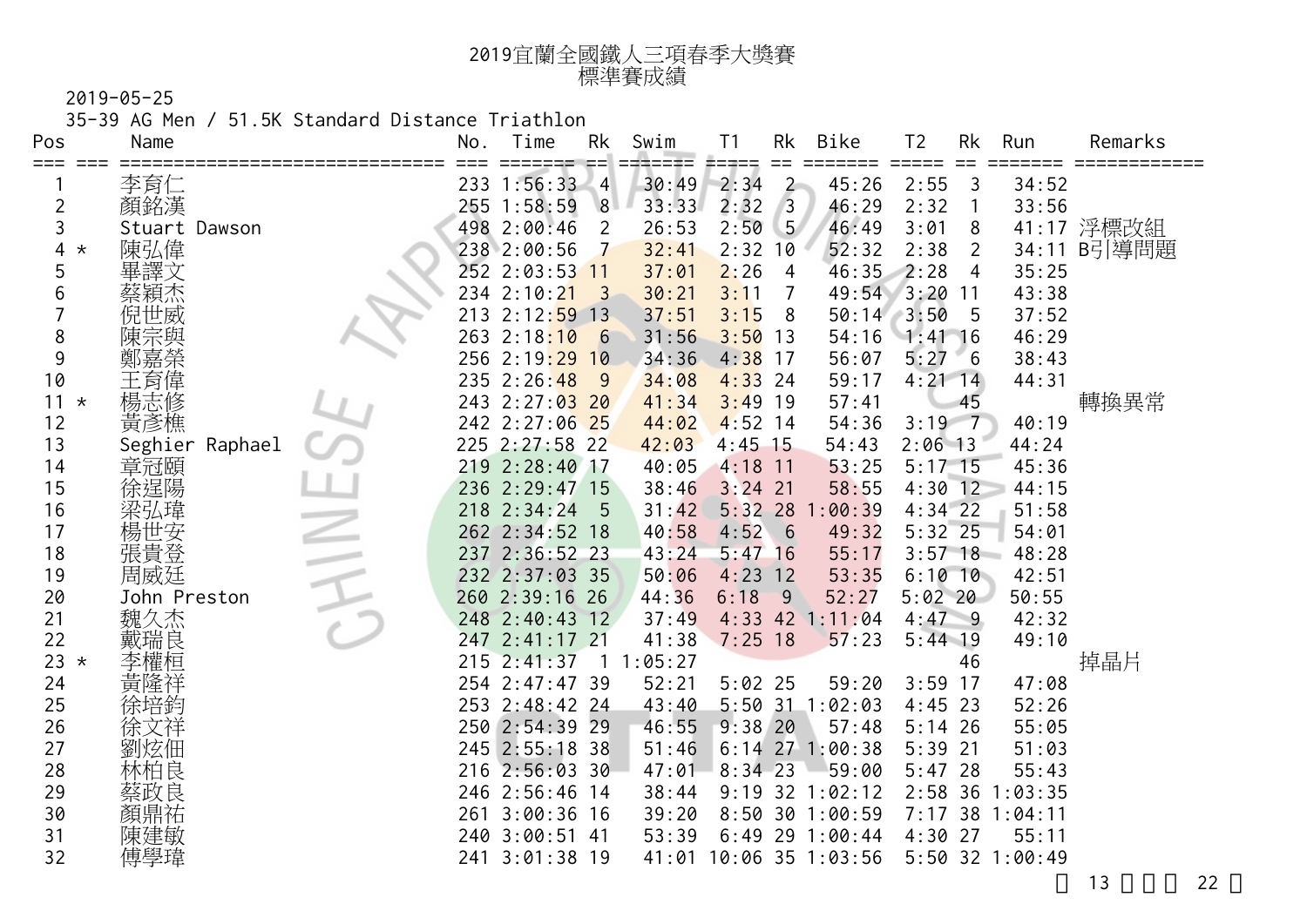| 33<br>34<br>35<br>36<br>37<br>38<br>39<br>40<br>41<br>42<br>43 WAN<br>44<br>45<br><b>DNF</b><br>莫景超<br>DNF 林軒霆 | 222 3:01:39 34<br>49:32<br>$6:13$ 22<br>58:58 6:09 33 1:00:49<br>212 3:07:28 36<br>50:39<br>7:35 34 1:03:31<br>$6:03$ 29<br>59:42<br>217 3:08:45 43 1:02:24<br>4:58 33 1:02:18<br>$5:23$ 24<br>53:45<br>230 3:14:33 42<br>58:23<br>$7:37$ 26<br>59:38<br>5:42 35 1:03:15<br>223 3:15:45 27<br>44:39<br>$9:24$ 41 1:10:17<br>7:47 37 1:03:40<br>47:54<br>249 3:17:51 31<br>8:09 36 1:05:15<br>$6:48$ 40 1:09:48<br>48:23 7:50 38 1:07:49<br>224 3:19:04 32<br>5:10 41 1:09:54<br>258 3:21:48 28<br>5:55 37 1:07:06<br>44:40<br>7:49 43 1:16:21<br>227 3:24:10 33<br>48:50<br>8:30 43 1:11:24 9:24 39 1:06:04<br>214 3:27:19 40<br>$53:25$ 12:06 45 1:14:00<br>5:32 34 1:02:18<br>226 3:27:31 47<br>39 1:08:19 5:21 31 1:00:00 S/T1異常<br>220 3:35:33 44 1:02:24<br>$9:19$ 44 1:12:52 11:01 30<br>59:58<br>257 3:35:49 37<br>$51:09$ 7:17 40 1:10:15 9:08 44 1:18:03<br>228<br>39:08 5:02 42 1:11:24 SWIM DNF<br>46<br>45<br>231<br>SWIM DNF |
|----------------------------------------------------------------------------------------------------------------|-------------------------------------------------------------------------------------------------------------------------------------------------------------------------------------------------------------------------------------------------------------------------------------------------------------------------------------------------------------------------------------------------------------------------------------------------------------------------------------------------------------------------------------------------------------------------------------------------------------------------------------------------------------------------------------------------------------------------------------------------------------------------------------------------------------------------------------------------------------------------------------------------------------------------------------------|
| 賽事環境:<br>仲裁委員:<br>正副裁判:                                                                                        | 賽事資訊: Swim 1500 m/2 laps; Bike 40 km/2 laps; <mark>Run 9.2 km/4 laps</mark><br>Water temperature 27 C; Air temperature 27-30 C; No Wetsuit swim<br>劉玉峰/TPE; D.S.K.Balwant/MAS; S.Vijitr/TAI <mark>; M.SONO</mark> KAWA/JPN; B.Tsagaanbaatar/MGL; 林惠美/TPE<br>黃金宏/TPE; 魏振展/TPE 計時: Chinese Taipei Triathlon Association<br>Print 2019-05-29, 17:04:48<br>GIA                                                                                                                                                                                                                                                                                                                                                                                                                                                                                                                                                                                |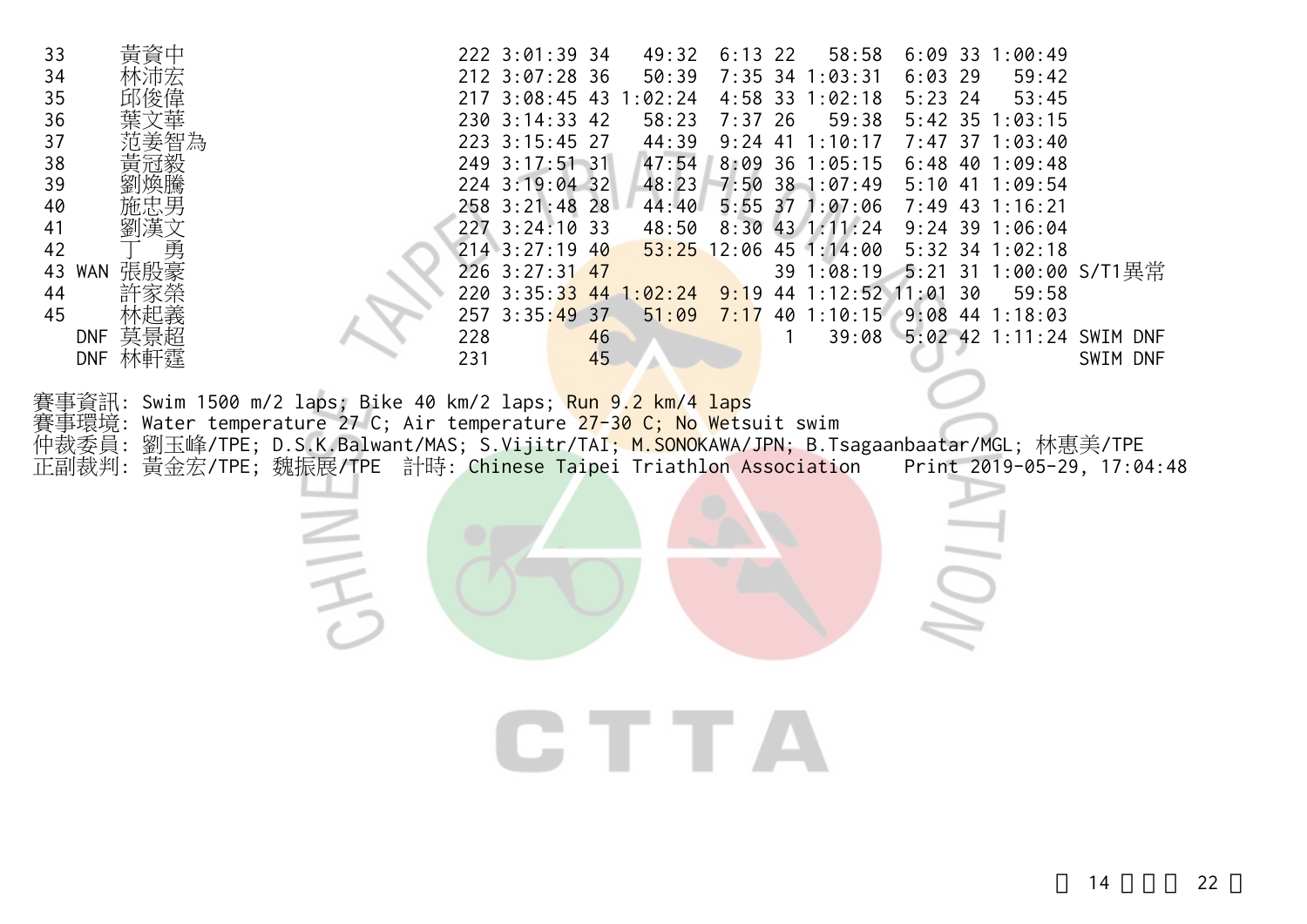| 2019宜蘭全國鐵人三項春季大獎賽 |
|-------------------|
| 標準賽成績             |

30-34 AG Men / 51.5K Standard Distance Triathlon

| Pos            | Name            | No. | Time                         | Rk                         | Swim  | T1        | Rk             | Bike              | T <sub>2</sub> | Rk | Run               | Remarks      |
|----------------|-----------------|-----|------------------------------|----------------------------|-------|-----------|----------------|-------------------|----------------|----|-------------------|--------------|
|                | 毅<br>陳          |     | $196 \t1:57:51 \t1$          |                            | 25:01 | 2:37      | $\overline{4}$ | 50:30             | 3:07           | 4  | 36:38             |              |
| $\overline{2}$ | CORENTIN JOYEUX |     | 187 2:03:53                  | $\overline{4}$             | 31:31 | 2:28      | $\sqrt{5}$     | 51:48             | 2:57           | 3  | 35:10             |              |
| 3              | Landry BENOIT   |     | 192 2:04:37 12               |                            | 38:29 | 2:51      | w              | 46:34             | 2:37           | 2  | 34:09             |              |
| 4              | 黃世昌<br>$^\star$ |     | 201 2:11:25                  | $\sqrt{5}$                 | 32:23 | 2:15      | 16             | 1:02:02           | 2:44           |    |                   | 32:03 B引導問題  |
| 5              | 林育民             |     | 188 2:17:53                  | 8                          | 34:17 | 4:48      | 3              | 50:23             | 3:59           | 9  | 44:28             |              |
| 6              |                 |     | 190 2:18:0 <mark>9</mark>    | $\mathcal{I}$              | 34:14 | 4:10      | 8              | 53:11             | 3:55           | 8  | 42:40             |              |
|                |                 |     | 193 2:23: <mark>06</mark>    | $\overline{2}$             | 29:26 | $2:45$ 21 |                | :09:37            | 4:37           | 5  | 36:44             |              |
| 8              |                 |     | 182 2:23 <mark>:44 14</mark> |                            | 40:10 | $4:03$ 10 |                | 55:35             | $3:34 \ 6$     |    | 40:24             |              |
| 9              |                 |     | 184 2:24 <mark>:43</mark>    | $6\overline{6}$            | 34:12 | 3:35      | 9              | 54:35             | $6:23$ 10      |    | 46:00             |              |
| 10             | 彥誠              |     | 186 2:25: <mark>04 13</mark> |                            | 40:03 | 3:46      | 2              | 49:47             | $4:32$ 12      |    | 46:57             |              |
| 11             | 蔡沛恆             |     | 198 2:28: <mark>29 11</mark> |                            | 37:18 | 5:43      | 6              | 52:26             | $5:59$ 13      |    | 47:05             |              |
| 12             | Chiu Jay        |     | 191 2:37:19                  | $\overline{\phantom{a}}$ 3 | 30:09 | $3:57$ 23 |                | 1:15:56           | $4:54 \quad 7$ |    | 42:26             |              |
| 13             | 楊承勳             |     | 185 2:43:11 15               |                            | 42:41 | $6:52$ 11 |                | 55:47             | $6:15$ 16      |    | 51:39             |              |
| 14             |                 |     | 197 2:44:45 10               |                            | 36:34 | $5:24$ 20 |                | :07:03            | $4:41$ 15      |    | 51:06             |              |
| 15             |                 |     | 199 2:50:20 22               |                            | 51:24 | $7:25$ 12 |                | 55:56             | $6:19$ 14      |    | 49:17             |              |
| 16             |                 |     | 203 2:52:37                  | 9                          | 34:53 |           |                | $7:06$ 24 1:20:40 | $3:32$ 11      |    | 46:28             |              |
| 17             |                 |     | 183 2:53:19 18               |                            | 46:25 | $5:37$ 14 |                | 59:06             | $5:56$ 17      |    | 56:17             |              |
| 18             |                 |     | 189 2:53:32 20               |                            | 48:53 | $3:53$ 13 |                | 58:17             | $4:54$ 18      |    | 57:37             |              |
| 19             |                 |     | 181 3:10:22 17               |                            | 44:39 | $6:32$ 19 |                | 1:05:33           |                |    | 7:19 22 1:06:21   |              |
| 20             |                 |     | 200 3:13:51 24               |                            | 52:13 |           |                | 12:13 18 1:03:49  | $5:46$ 20      |    | 59:51             |              |
| 21             |                 |     | 204 3:15:39 19               |                            | 48:49 | $6:42$ 15 |                | 59:13             |                |    | $9:38$ 23 1:11:20 |              |
| 22             |                 |     | 195 3:19:28 21               |                            | 50:55 |           |                | $5:44$ 17 1:03:44 |                |    | $6:23$ 24 1:12:43 |              |
| 23             | 李維欣             |     | 202 3:22:23 23               |                            | 52:00 |           |                | $8:47$ 22 1:10:04 |                |    | 5:17 21 1:06:18   |              |
|                | 蔡<br>犖<br>MDC   | 194 |                              | 16                         | 43:57 | 6:39      | $\overline{7}$ | 53:02             | $6:55$ 19      |    |                   | 59:46 不具得獎資格 |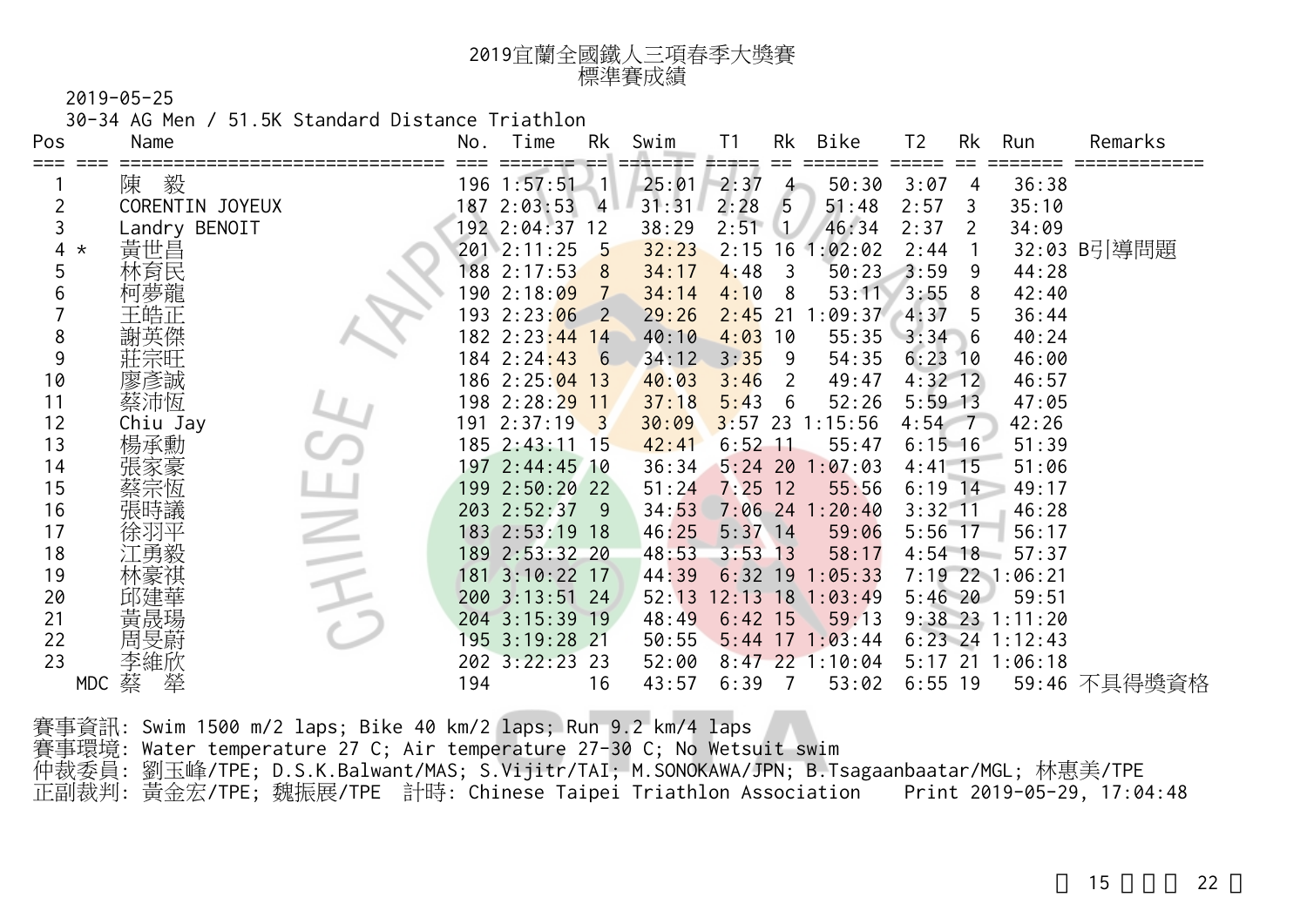| 2019宜蘭全國鐵人三項春季大獎賽 |
|-------------------|
| 標準賽成績             |

25-29 AG Men / 51.5K Standard Distance Triathlon

| Pos            | Name              | No. | Time           | Rk                  | Swim    | T <sub>1</sub> | Rk             | Bike              | T <sub>2</sub> | Rk             | Run               | Remarks        |
|----------------|-------------------|-----|----------------|---------------------|---------|----------------|----------------|-------------------|----------------|----------------|-------------------|----------------|
|                | 邱韋強               |     | 168 1:50:06    | $\langle 2 \rangle$ | 24:52   | 2:12           |                | 45:09             | 2:50           | 3              | 35:04             |                |
| $\overline{c}$ | 陳智禎               |     | 155 1:51:54    | $\overline{4}$      | 26:54   | 2:19           | $\overline{3}$ | 46:54             | 2:47           |                | 33:02             |                |
| 3              | 毛偉丞               |     | 152 1:56:49    | 6                   | 28:42   | 2:23           | $\overline{2}$ | 45:14             | 2:48           | 5              | 37:45             |                |
| 4              | $^\star$          |     | 165 2:02:59    | 5                   | 28:26   | 3:14           | 25             | 1:12:46           | 3:59           | 6              |                   | 38:05 B引導問題    |
| 5              | 黃志超               | 151 | 2:06:59        | 8                   | 32:30   | 3:10           | 4              | 50:11             | 3:05           |                | 38:06             |                |
| 6              | 劉勝傑               |     | 62 2:09:16     | 3                   | 25:02   | 3:42           | 8              | 53:54             | 3:15           | 8              | 43:25             |                |
|                |                   | 148 | 2:14:25        | 14                  | 38:32   | 5:08           | 5              | 50:43             | 4:42           | 4              | 35:22             |                |
| 8              | 梁紘賓               | 170 | 2:18:15        | 17                  | 46:24   | 3:05           | 6              | 50:55             | 3:49           | $\overline{2}$ | 34:04             |                |
| 9              | 周秉漢               |     | 159 2:18:26    |                     | 24:00   | 4:03           | 10             | 55:29             | $3:34$ 12      |                | 51:23             |                |
| 10             | 饒皓昀               |     | 167 2:20:50    | 9                   | 32:47   | 3:05           | 7              | 53:23             | $3:11 \ 9$     |                | 48:26             |                |
| 11             | 林韋志               |     | 164 2:31:37    |                     | 30:02   | $3:38$ 15      |                | 1:00:59           | $5:31$ 13      |                | 51:29             |                |
| 12             |                   |     | 156 2:44:32 10 |                     | 34:20   | $5:45$ 20      |                | 1:05:16           | $4:25$ 16      |                | 54:47             |                |
| 13             | 光弘                | 171 | $2:49:15$ 12   |                     | 37:26   |                |                | $7:05$ 18 1:03:02 | $5:09$ 19      |                | 56:35             |                |
| 14             |                   |     | 157 2:51:47 18 |                     | 46:47   |                |                | $5:04$ 19 1:03:04 | $5:44$ 11      |                | 51:10             |                |
| 15             |                   |     | 150 2:53:37 13 |                     | 38:12   |                |                | 7:51 23 1:08:59   | $5:49$ 14      |                | 52:47             |                |
| 16             | 辜亮諭               |     | 172 2:56:06 11 |                     | 35:10   | $5:29$ 21      |                | 1:06:36           |                |                | $4:41$ 24 1:04:13 |                |
| 17             | 范志豪               |     | 160 2:56:53 19 |                     | 46:52   |                |                | 4:15 24 1:09:03   | $1:17$ 17      |                | 55:28             |                |
| 18             | 陳建廷               |     | 154 2:58:24 15 |                     | 41:31   | $6:49$ 16      |                | 1:01:13           |                |                | $6:28$ 23 1:02:26 |                |
| 19             | 吳東翰               |     | 149 2:58:51 21 |                     | 50:28   | $7:51$ 11      |                | 56:29             | $6:22$ 21      |                | 57:43             |                |
| 20             | 周世勳               |     | 146 3:05:38 23 |                     | 53:05   | $5:48$ 14      |                | 59:55             |                |                | $5:26$ 22 1:01:26 |                |
| 21             | 陳昭佑               |     | 163 3:18:59 20 |                     | 49:14   | 8:01           | 22             | 1:08:48           |                |                | 7:28 25 1:05:31   |                |
| 22             | 張書瑋               | 161 | $3:21:34$ 24   |                     | 59:43   | $5:34$ 26      |                | 1:20:59           | $5:44$ 10      |                | 49:36             |                |
| 23             | 陳書弘               |     | 166 3:22:01 25 |                     | 1:17:39 | $4:57$ 13      |                | 58:09             | $6:37$ 15      |                | 54:40             |                |
| 24             | 陳宣閔               | 173 | $3:24:14$ 22   |                     | 51:06   | 8:16           | 12             | 57:21             |                |                | 8:17 26 1:19:15   |                |
|                | 華紹宇<br>MDC        | 153 |                | 16                  | 44:18   | 6:02           | 9              | 55:04             | $7:58$ 20      |                |                   | 57:36 不具得獎資格   |
|                | 周士閔<br><b>DNF</b> | 158 |                | 26                  |         |                |                | 171:02:34         | $7:40$ 18      |                |                   | 55:54 SWIM DNF |
|                |                   |     |                |                     |         |                |                |                   |                |                |                   |                |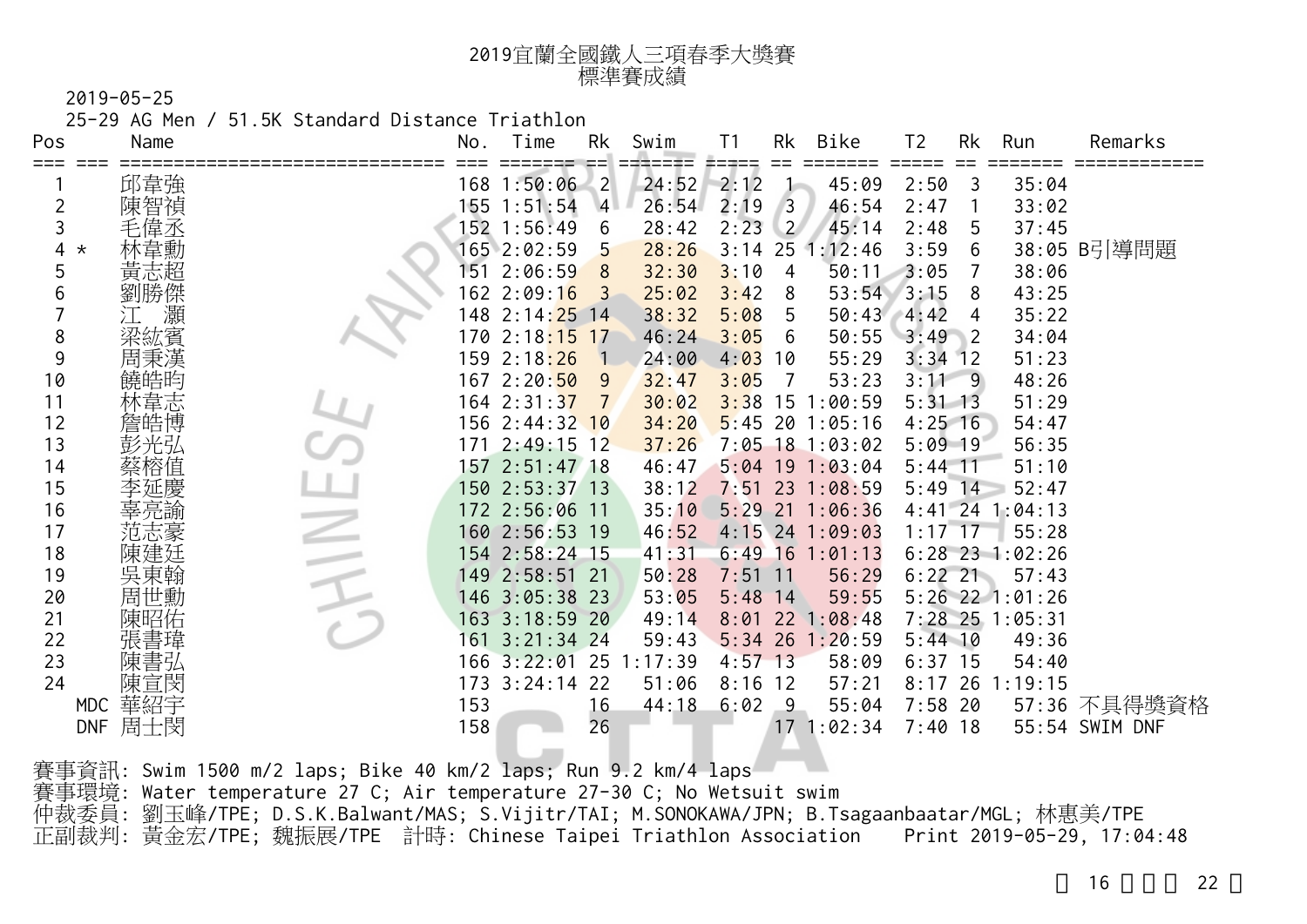| 2019宜蘭全國鐵人三項春季大獎賽 |
|-------------------|
| 標準賽成績             |

18-24 AG Men / 51.5K Standard Distance Triathlon

| Pos                        | Name                 | No. | Time                         | Rk  | Swim            |       | Rk     | Bike         | T2           | Rk       | Run                 | Remarks |
|----------------------------|----------------------|-----|------------------------------|-----|-----------------|-------|--------|--------------|--------------|----------|---------------------|---------|
|                            | 李家豐                  |     | 139 1:49:41                  |     | $11:36$ $14:10$ |       | 3      | 46:26        | 2:43         |          | 34:48               |         |
|                            |                      |     | 32 1:53:42                   | 6   | 28:23           | 2:31  |        | 45:15        | 2:44         | 2        | 34:50               |         |
|                            |                      |     | 40 1:53:42                   | 4   | 24:59           | 2:21  | $\sim$ | 44:51        | 2:44         | 5        | 38:49               |         |
| 4                          |                      |     | 126 2:00:55                  |     | 23:59           | 2:57  | 5      | 49:58        | 1:27         |          | 42:36               |         |
|                            |                      |     |                              |     |                 |       |        |              |              | 6        |                     |         |
| 5                          |                      |     | 128 2:01:35                  | 5   | 27:37           | 2:15  | 6      | 52:36        | 2:48         | 3        | 36:22               |         |
| 6                          |                      | 33  | 2:06:07                      | 8   | 32:46           | 2:52  | 4      | 48:09        | 3:36         | 4        | 38:45               |         |
|                            | 詹明縉                  |     | 127 2:11: <mark>21</mark>    | 3   | 24:55           | 3:10  |        | 53:36        | 3:32         | -9       | 46:09               |         |
| 8                          | 旻翰                   |     | 29 2:26:19                   | 10  | 34:52           | 2:42  | 3      | :00:11       | 3:36         | - 8      | 45:00               |         |
| 9                          |                      |     | 123 2:30 <mark>:39</mark>    |     | 30:58           | 4:56  | 10     | 56:40        | 4:05         | 12       | 54:02               |         |
| 10                         |                      |     | 122 2:37: <mark>24 14</mark> |     | 48:31           | 4:21  | 9      | 55:09        | 4:31         | $\sim$ 7 | 44:53               |         |
| 11                         | 顏志豪                  |     | 124 2:44: <mark>55 11</mark> |     | 38:38           | 6:41  | 8      | 54:17        | $4:46 \; 16$ |          | :00:34              |         |
| 12                         | 天佑                   |     | 136 2:46:59 12               |     | 42:28           | 4:58  | 12     | 59:35        | $5:34$ 13    |          | 54:26               |         |
| 13                         |                      | 131 | $2:48:32$ 13                 |     | 48:21           | 4:48  |        | 57:25        | $4:37$ 11    |          | 53:24               |         |
| 14                         | 楊凱文                  |     | 135 2:49:47 9                |     | 34:24           | 5:35  | 16     | :03:36       | $7:06$ 15    |          | 59:08               |         |
| 15 <sub>1</sub><br>$\star$ | ニ世博                  |     | 134 2:56:50 19               |     |                 |       |        |              |              | 19       |                     | 掉晶片     |
| 16                         | $-\frac{1}{2}L$<br>周 |     | 130 3:02:38 16               |     | 52:11           | 10:22 |        | $15$ 1:02:34 | $7:41 - 10$  |          | 49:51               |         |
| 17                         |                      |     | 125 3:03:01                  | -17 | 53:40           | 4:31  | 14     | 1:02:08      | $5:52$ 14    |          | 56:53               |         |
| 18                         | 秉霖                   |     | 137 3:37:19 18               |     | :06:57          | 7:54  | 17     | 1:15:11      |              |          | $4:50$ 17 1:02:29   |         |
|                            |                      |     |                              |     |                 |       |        |              |              |          |                     |         |
| 19                         |                      |     | 138 3:46:07 15               |     | 51:02           | 7:30  | 18     | 1:16:00      |              |          | $1:52$ 18 $1:29:45$ |         |

賽事資訊: Swim 1500 m/2 laps; Bike 40 km/2 laps; Run 9.2 km/4 laps 賽事環境: Water temperature 27 C; Air temperature 27-30 C; No Wetsuit swim 仲裁委員: 劉玉峰/TPE; D.S.K.Balwant/MAS; S.Vijitr/TAI; M.SONOKAWA/JPN; B.Tsagaanbaatar/MGL; 林惠美/TPE 正副裁判: 黃金宏/TPE; 魏振展/TPE 計時: Chinese Taipei Triathlon Association Print 2019-05-29, 17:04:48

CTTA

22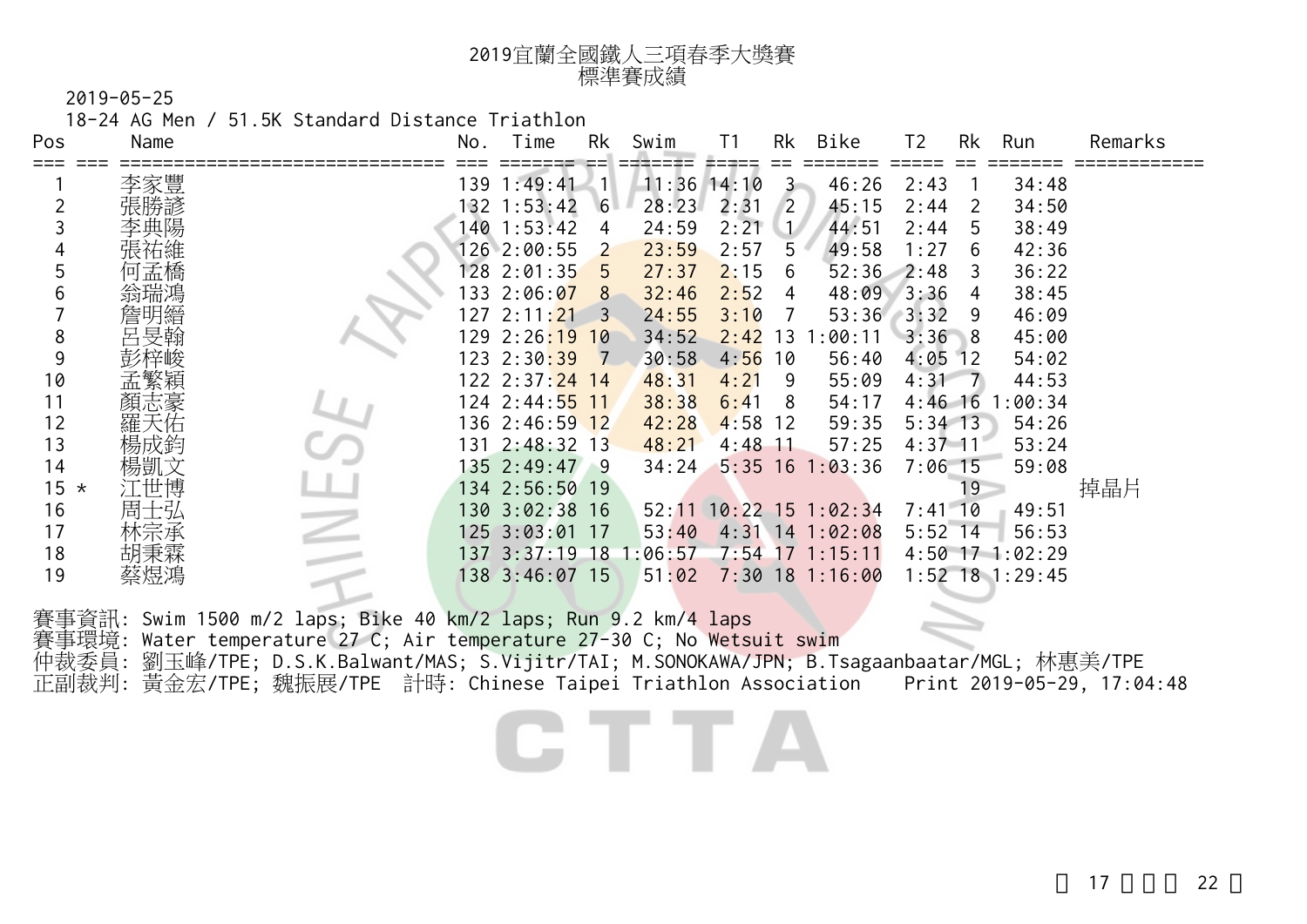2019-05-25

Women Team Relay / 51.5K Standard Distance Triathlon

**SINTS** 

| 蔡玉英.彭晏情.朱家慧<br>2:15:18<br>431<br>33:13<br>2:51<br>$51:54$ $3:07$<br>44:15<br>4<br>徐慧安.許婷榕.林庭瑄<br>37:19<br>2:56<br>$434$ 2:18:12<br>$3:06$ 3<br>51:14<br>43:40<br>$\mathcal{P}$<br>『「陳采柔.」<br>干鳳溢<br>1蘭<br>37:26<br>$53:22$ $3:23$<br>3:05<br>$437$ 2:19:16<br>42:02<br>$\overline{3}$<br>.辜昱嘉.許茵茵<br>傅于真<br>42:33<br>$438$ $2:26:32$<br>3:09<br>41:49<br>$55:45$ $3:18$<br>5<br>$\sqrt{4}$<br>…張庭瑋.周雨霈<br>羊芦琳<br>3:00<br>1:06:52<br>3:25<br>47:15<br>43:43<br>$432 \cdot 2:44:13$<br>6<br>_ 5<br>$\sigma$ | Pos | Name        | No. | Time | Rk | Swim | Rk | <b>Bike</b> | T2 | Rk | Run | Remarks |
|-----------------------------------------------------------------------------------------------------------------------------------------------------------------------------------------------------------------------------------------------------------------------------------------------------------------------------------------------------------------------------------------------------------------------------------------------------------------------------------------------------------|-----|-------------|-----|------|----|------|----|-------------|----|----|-----|---------|
| 39:38<br>51:02:54<br>$5:05 \quad 6 \quad 1:02:50$<br>435 2:54:11<br>3:44<br>$\overline{4}$                                                                                                                                                                                                                                                                                                                                                                                                                |     | 余乃琦.陳瑩珊.陳怡文 |     |      |    |      |    |             |    |    |     |         |

CTTA

賽事資訊: Swim 1500 m/2 laps; Bike 40 km/2 laps; Run 9.2 km/4 laps 賽事環境: Water temperature 27 C; Air temperature 27-30 C; No Wetsuit swim 仲裁委員: 劉玉峰/TPE; D.S.K.Balwant/MAS; S.Vijit<mark>r/TAI; M.SONOKAWA/J</mark>PN; B.Tsagaanbaatar/MGL; 林惠美/TPE 正副裁判: 黃金宏/TPE; 魏振展/TPE 計時: Chinese <mark>Taipei Triathlon A</mark>ssociation Print 2019-05-29, 17:04:49

 $\frac{1}{2}$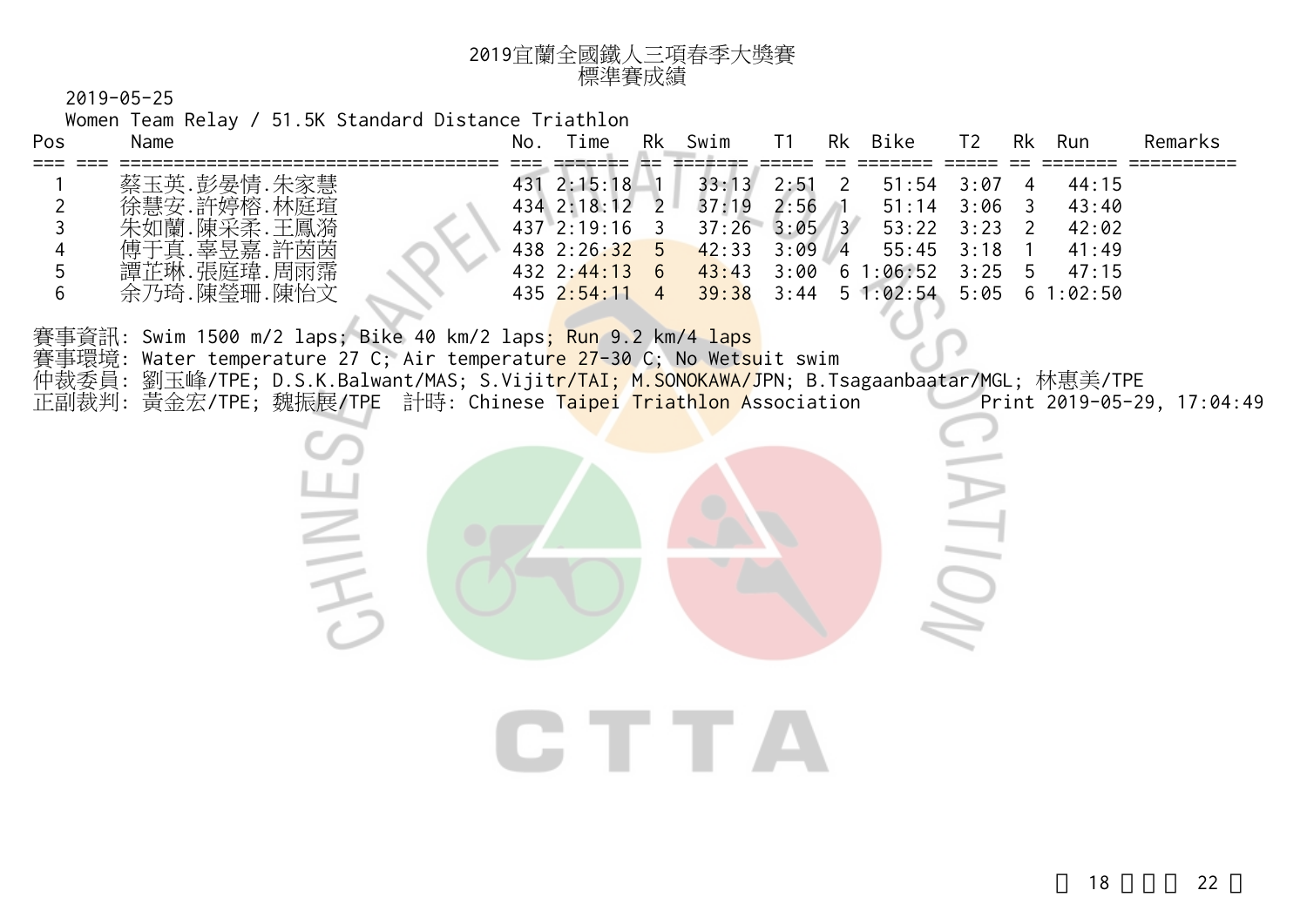2019-05-25

M+W Mix Team Relay / 51.5K Standard Distance Triathlon

| Pos | Name                      | No. | Time                     | RK            | Swim  | T1        | Rk | Bike           | Т2.     | Rk             | Run               | Remarks         |
|-----|---------------------------|-----|--------------------------|---------------|-------|-----------|----|----------------|---------|----------------|-------------------|-----------------|
|     |                           |     |                          |               |       |           |    |                |         |                |                   |                 |
|     | 林函蓁.劉育欽.林鼎洋               |     | 474 2:00:52              |               | 37:00 | 2:31      |    | 45:48          | 2:39    |                | 32:57             |                 |
|     | 趙勝宏.林俊瑋.盧麗<br>.予)         |     | 478 2:39:46              | 6             | 44:36 | 3:23      |    | 31:02:07       | 1:28    | - 5            | 48:14             |                 |
|     | 劉富正.林家萍.邱盛彥               |     | 483 2:48:09              | $\mathcal{L}$ | 43:43 | 3:58      |    | 1.11:19        | 3:52    | - 3            | 45:19             |                 |
|     | 陳保光.陳良璣.劉婉玉               |     | 480 2:55:07              |               | 56:08 | 3:36      |    | 51:04:05       | 3:40    | 4              | 47:40             |                 |
|     | 朱原成.賴彥蓓.簡士益               |     | 4792:57:08               | 8             | 46:32 | 3:16      |    | 4 1:02:55      | 6:51    | 9              | 57:35             |                 |
|     | 陳昱婷.曾英豪.陳音蒨               |     | $476$ $2:59:12$          | 4             | 42:59 | 4:32      |    | $8 \t1:11:40$  | 6:47    |                | 53:15             |                 |
|     | 孫世穎.廖曼彤.吳尚融               |     | 513 $3:04:23$            |               | 41:39 | $4:15$ 11 |    | 1:25:32        | 4:17    | -6             | 48:42 改組          |                 |
|     | 向惠賢.柯孟易.劉金源               |     | $472 \overline{3:05:24}$ | 9             | 49:43 | 3:36      |    | 101:11:59      | $-3:33$ | - 8            | 56:35             |                 |
|     | 謝宜哲.侯凱議.陳蕙茹               |     | $482 \overline{3:07:47}$ |               | 44:58 | 3:03      |    | $6 \; 1:11:09$ |         |                | $3:54$ 10 1:04:45 |                 |
| 10  | 陳彥嘉.顏敬秦.劉                 |     | $473$ $3:20:17$          | $\mathcal{P}$ | 40:32 | 4:57      |    | $9 \t1:11:55$  | 4:53    |                | :18:01            |                 |
|     | 張妞妞.李國華.陳昱翔<br><b>DNF</b> | 475 |                          | 12            |       |           |    | $47:07$ $4:27$ |         | $\overline{2}$ | 43:18             | SWIM DNF        |
|     | 安華.都隆基.顏明葳<br><b>DNF</b>  | 481 |                          | 10            | 52:08 | 3:14      |    |                |         | 12             |                   | <b>BIKE DNF</b> |

賽事資訊: Swim 1500 m/2 laps; Bike 40 km/2 laps; Run 9.2 km/4 laps

賽事環境: Water temperature 27 C; Air temperature 27-30 C; No Wetsuit swim

仲裁委員: 劉玉峰/TPE; D.S.K.Balwant/MAS; S.Vijitr/TAI; M.SONOKAWA/JPN; B.Tsagaanbaatar/MGL; 林惠美/TPE<br>正副裁判: 黃金宏/TPE: 魏振展/TPE 計時: Chinese Taipei Triathlon Association Print 2019-05-29, 17:04:49

正副裁判: 黃金宏/TPE; 魏振展/TPE 計時: Chinese Taipei Triathlon Association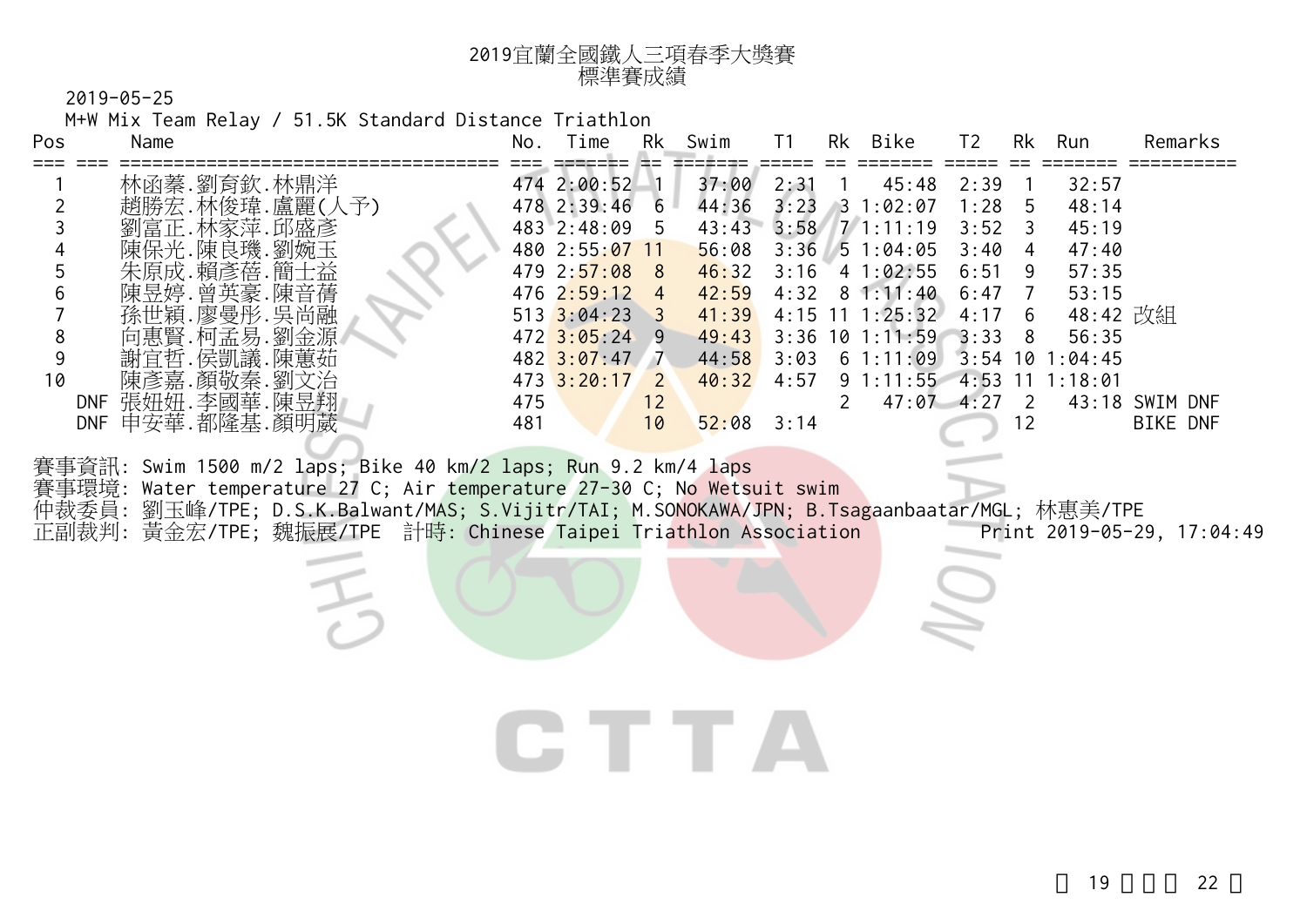| 2019宜蘭全國鐵人三項春季大獎賽 |
|-------------------|
| 標準賽成績             |

Men Team Relay / 51.5K Standard Distance Triathlon

| Pos          | Name                       | No. | Time                   | Rk              | Swim    | T1             | Rk                         | Bike                              | Τ2        | Rk              | Run                       | Remarks                  |
|--------------|----------------------------|-----|------------------------|-----------------|---------|----------------|----------------------------|-----------------------------------|-----------|-----------------|---------------------------|--------------------------|
| ===          | 李崇翊.李廷威.黃俊麒                |     | 3855565<br>445 1:41:59 |                 | 21:16   | 2:09           | $6\phantom{1}6$            | ======<br>44:56                   | 2:31      | $\overline{1}$  | 31:08                     |                          |
| 2            | 游承翰.張鈞傑.葉冠逸                |     | 455 1:47:57            | $\overline{3}$  | 27:27   | $2:24 \quad 5$ |                            | 41:20                             | 2:46      | $\overline{3}$  | 34:03                     |                          |
| 3            | 黃少豐.蘇子達.林秋銘                |     | $451$ 1:54:50          | 4               | 27:32   | $2:43 \mid 7$  |                            | 49:10                             | 2:49      | $\overline{2}$  | 32:39                     |                          |
| 4<br>$\star$ | 包錦恩.陳俊宏.陳信良                |     | 453 1:59:12            | $\overline{2}$  | 24:05   | 2:44           | <u>9</u>                   | 54:05                             | 3:21      | 4               |                           | 35:00 引導多跑               |
| 5            | JONAS.OLIVIER.JEAN-PASCAL  |     | 447 2:08:20            | $5\overline{)}$ | 31:34   | $2:52 \t 8$    |                            | 52:46                             | 3:09      | 6               | 38:01                     |                          |
| 6            | 巫奕璋.賴盈達.鄧宗誠                |     | 449 2:17:31            | $6\overline{6}$ | 37:17   | $2:50$ 12      |                            | 58:02                             | 2:49      | $5\overline{5}$ | 36:33                     |                          |
|              | 施述立. 趟子恆. 黃道文              |     | $471$ $2:24:04$ 7      |                 | 37:38   | $3:31$ 11      |                            | 58:01                             | 5:29      | $\overline{7}$  | 39:27                     |                          |
| 8            | 葉鴻權.蕭明松.楊清和                |     | 454 2:44:50            | 8               | 41:27   | $3:29$ 10      |                            |                                   |           |                 | 54:05 4:32 18 1:01:18     |                          |
| 9            | 蘇晟維.陳聿恩.吳家寶                |     | 466 2:46:20 17         |                 | 50:00   |                |                            | $3:56$ 14 1:03:30                 | 3:06      | -9              | 45:49                     |                          |
| 10           | 黃頎儀.楊宗賢.劉立鈞                |     | 450 2:48:41 11         |                 | 45:40   |                |                            | 4:53 18 1:10:06 5:32              |           | 8               | 42:33                     |                          |
| 11           | 莊浩宇.吳瑭容.彭志偉                |     | 465 2:53:35 12         |                 | 47:38   | 3:22           | $\overline{\phantom{0}}^2$ |                                   |           |                 | $30:41 - 4:01$ 25 1:27:55 |                          |
| 12           | 許熾岳.陳鴻瑜.林詩源                |     | 452 2:58:16 15         |                 | 49:25   |                |                            | 4:41 15 1:03:35 4:20 14           |           |                 | 56:16                     |                          |
| 13           | 陳一辰.陳朝宗.陳朝慶                |     | 456 3:02:58 10         |                 | 44:14   |                |                            | 4:03 17 1:10:02 4:35 16 1:00:06   |           |                 |                           |                          |
| $14 *$       | 黃名正.董燿誠.彭勝義                |     | 468 3:03:39 19         |                 | 52:02   |                |                            | 3:19 20 1:12:41 3:36 13           |           |                 |                           | 52:43 交管影響               |
| 15           | 陳充庭.陳文池.張欣然                |     | 457 3:03:58 18         |                 | 51:25   |                |                            | $5:21$ 16 1:05:16                 | $2:59$ 15 |                 | 58:58                     |                          |
| 16           | 林錦榮.陳冠宏.劉崇佑                |     | 470 3:08:43 16         |                 | 49:29   | 3:42           | $\overline{4}$             |                                   |           |                 | 36:19 4:18 26 1:34:57     |                          |
| $17 *$       | 賴正宇.簡玉羚.何彥宗                |     | 462 3:09:18 28         |                 |         |                |                            | $22$ 1:17:06                      | $3:36$ 10 |                 |                           | 48:51 SWIM異常             |
| 18           | 呂理彥.林明哲.紀榮建                |     | 448 3:10:09 13         |                 | 47:52   |                |                            | $6:28$ 13 1:00:00 6:18 22 1:09:33 |           |                 |                           |                          |
| 19           | 林志勳.鍾耀宗.劉建延                |     | 443 3:11:51 14         |                 | 48:05   |                |                            | $3:56$ 19 1:12:32 3:59 19 1:03:22 |           |                 |                           |                          |
| 20           | 邱腊構.邱聖修.謝議樟                |     | 461 3:21:39 20         |                 | 54:11   |                |                            | 2:58 21 1:14:25 2:55 20 1:07:10   |           |                 |                           |                          |
| 21           | 鍾煥生.李文風.曾英傑                |     | 458 3:23:09 21         |                 | 56:50   |                |                            | 3:38 24 1:17:46 4:39 17 1:00:18   |           |                 |                           |                          |
| 22           | 賴勁麟.蔡行健.林佳緯                |     | 510 3:27:39 23         |                 | 1:05:24 |                |                            | $3:49$ 25 1:23:46 3:44 12         |           |                 | 50:59                     |                          |
| 23           | 邱上軒.楊文易.洪志憲<br>黃正德.楊協興.黃憲紘 |     | 467 3:34:29 22 1:02:56 |                 |         | $2:52 \t3$     |                            | 33:29                             |           |                 | $3:57$ 27 1:51:18         |                          |
| 24 WAN       |                            |     | 464 3:39:02 9          |                 | 41:36   |                |                            | 4:29 26 1:35:53                   |           |                 |                           | 3:01 23 1:14:05 轉換違規     |
| <b>DNF</b>   | 周東佑.陳冠霖.莊育承                | 446 |                        | 24              |         |                |                            | 28:56                             |           |                 |                           | 1:32 24 1:23:15 SWIM DNF |
| $<$ 3        | 黃景琦.黃景琦.張秘維                | 460 |                        | 27              |         |                |                            | 23 1:17:45                        | $6:20$ 11 |                 |                           | 50:35 SWIM DNF           |
|              | DNF 張世宏.胡俊宏.羅旭閔            | 463 |                        | 25              |         |                |                            | 271:40:21                         |           |                 |                           | 4:40 21 1:09:32 SWIM DNF |
|              | DNF 江志文.胡建民.黃信揮            | 469 |                        | 26              |         |                |                            |                                   |           |                 |                           | SWIM DNF                 |

賽事資訊: Swim 1500 m/2 laps; Bike 40 km/2 laps; Run 9.2 km/4 laps

賽事環境: Water temperature 27 C; Air temperature 27-30 C; No Wetsuit swim

仲裁委員: 劉玉峰/TPE; D.S.K.Balwant/MAS; S.Vijitr/TAI; M.SONOKAWA/JPN; B.Tsagaanbaatar/MGL; 林惠美/TPE

20 22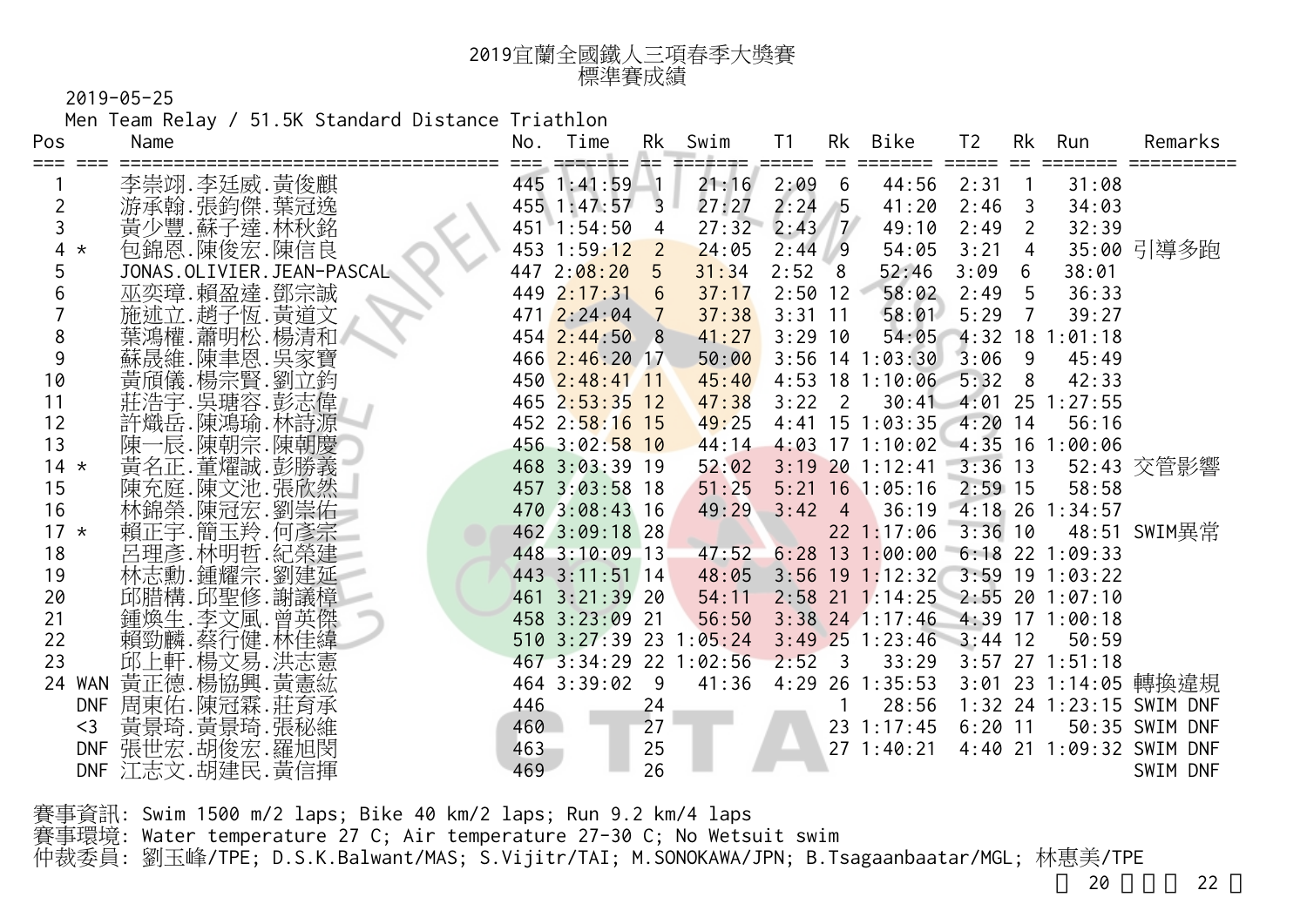#### 正副裁判: 黃金宏/TPE; 魏振展/TPE 計時: Chinese Taipei Triathlon Association Print 2019-05-29, 17:04:49

#### <sup>2019</sup>宜蘭全國鐵人三項春季大獎賽 標準賽成績

#### 2019-05-25

標準接力賽浮標組 / 51.5K Standard Distance Triathlon

三天

| Pos          | Name                                                                     | No. | Time                                                                                      | <b>Rk</b> | Swim           | $T1 -$   | Rk | Bike                                                                                                         | T2 | Rk | Run                     | Remarks                                         |
|--------------|--------------------------------------------------------------------------|-----|-------------------------------------------------------------------------------------------|-----------|----------------|----------|----|--------------------------------------------------------------------------------------------------------------|----|----|-------------------------|-------------------------------------------------|
| $2 *$<br>4 * | 梁克駿.黃彥霖.梁政偉<br>劉孟宣.陳韋志.朱鼎中<br>崴.洪莉筑.伊<br>許<br>周志楷.張勝吉.邱俊文<br>李豫僑.胡進錄.徐國華 |     | $509$ 2:26:03<br>$514 \ \ 2:47:39$<br>516 2:48:07<br>$511 \ \ 2:50:54$<br>$512$ $2:52:23$ | - 6       | 40:24          | $3:08$ 2 |    | $52:27$ $3:14$<br>$38:46$ 3:35 5 1:09:44 4:36 5<br>4 1:01:46 4:29 6<br>$\frac{47:19}{2}$ 3:39 3 1:01:17 4:07 |    |    | 46:51<br>51:27<br>56:02 | 44:49  4:09  4  51:25  SWIM異常<br>- 55:36 SWIM異常 |
|              | 王耀基.李素怡.洪鈺涵<br>匡俊吉.鄧國祥.盧嘉興                                               |     | $515 \overline{3:02:18}$<br>4443:05:01                                                    | .5        | 39:09<br>55:37 | 3:13     |    | 7 1:27:56 2:57<br>$4:02 \quad 6 \quad 1:11:55 \quad 3:30 \quad 3$                                            |    |    | 49:05                   | 49:59 改浮標                                       |

賽事資訊: Swim 1500 m/2 laps; Bike 40 km/2 laps; Run 9.2 km/4 laps 賽事環境: Water temperature 27 C; Air temperature 27-30 C; No Wetsuit swim

仲裁委員: 劉玉峰/TPE; D.S.K.Balwant/MAS; S.Vijitr/TAI; M.SONOKAWA/JPN; B.Tsagaanbaatar/MGL; 林惠美/TPE

正副裁判: 黃金宏/TPE; 魏振展/TPE 計時: Chinese Taipei Triathlon Association Print 2019-05-29, 17:04:49